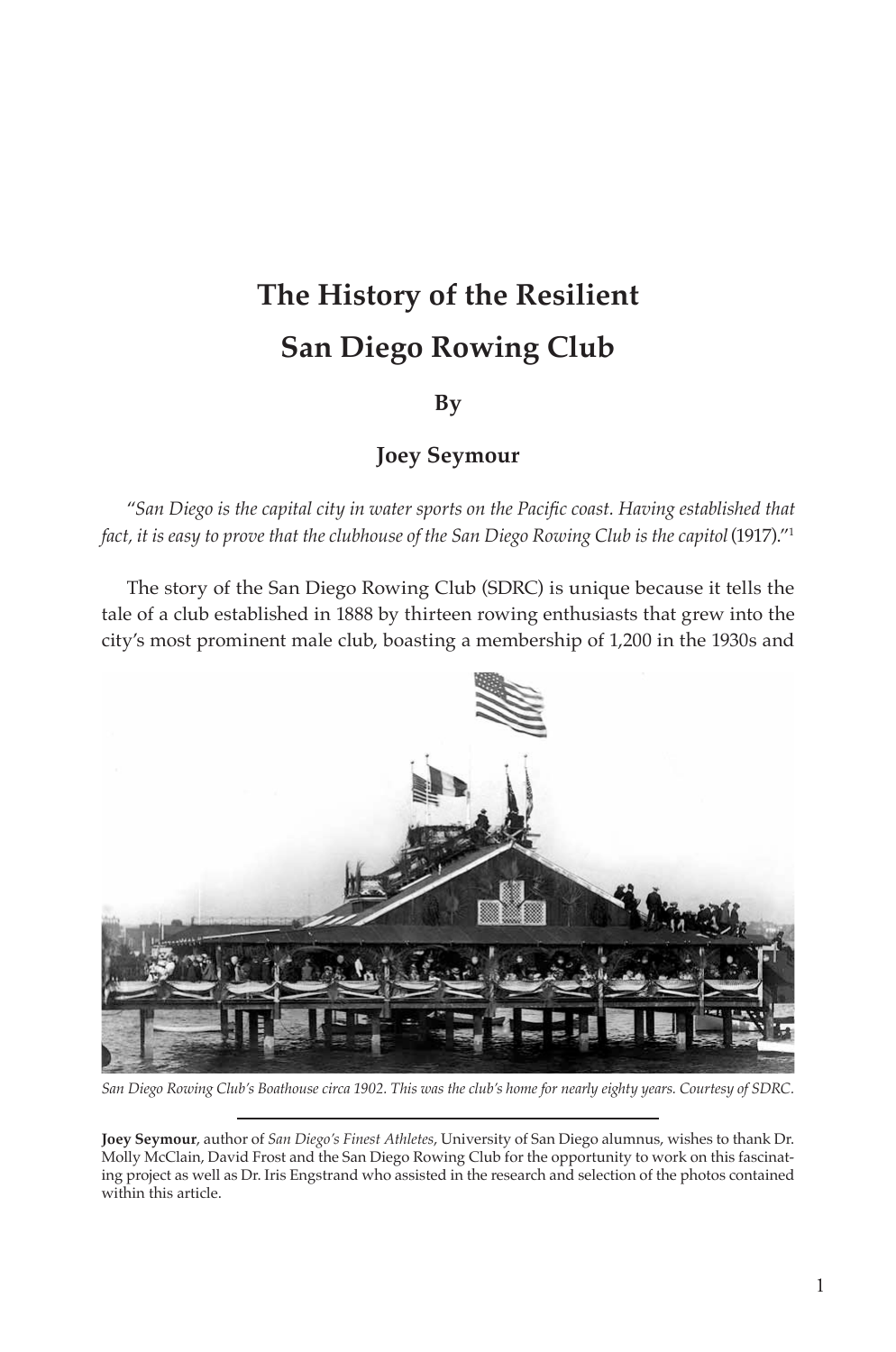1940s. Men of stature and wealth as well as every day laborers were members of the club and all rowed, laid about nude on the sun deck, played handball, basketball, and/or baseball together. Rodney Brink wrote in 1917, "Practically every profession, business and craft is represented in the membership of the club. To know all the members of SDRC is to have a wide acquaintance among the men, young men and older men, who are at the helm of business in San Diego."2



Former SDRC president, Jerome (Jerry) Navarra of Jerome's

*The rowing club featured many other activities including handball,*   $baseball$ , and basketball. Courtesy of SDRC.

Furniture, captured the essence of the club's early days with his comment that "The place was filled with real characters. It truly was a place where two men could be sunning in the nude while discussing the economy; one a cab driver, the other one a bank president."3 Time, two World Wars and a decline in interest in rowing, however, saw the once mighty club battling to save not only its famous clubhouse, but its club as a whole. Yet, through all the high and low points, SDRC has survived and continues to introduce the sport of rowing to new generations.

The origin of sculling, a form of propelling a boat with a long, single oar off the stern, dates back to the early 1700s in London, England. Mark Sauer traced the sport's roots in 1985, "The only bridges across the lower Thames were the London and the

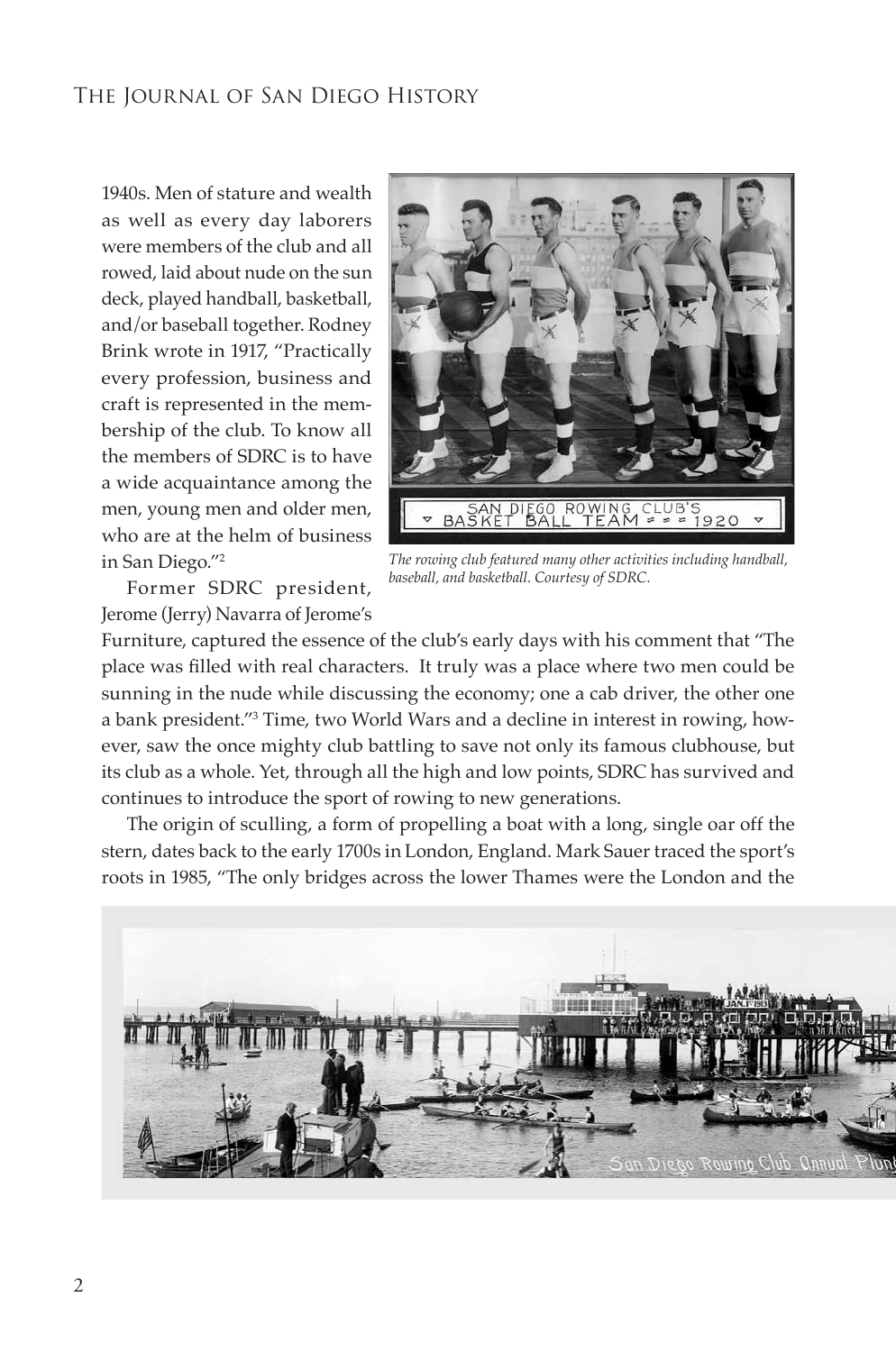

A flurry of activity at the club on a windy day in 1905. Courtesy of SDRC.

Chelsea. Those wishing to cross the river elsewhere had to hail a ferry, typically a light sculling boat operated by a 'waterman."<sup>4</sup> The watermen began to wager on who could scull the fastest from bridge to bridge. In 1715, Doggett's Coat and Badge, the first organized race between the London and the Chelsea bridges, took place and has occurred every year since.

## **A Club is Born**

"On the evening of June 7, 1888, a group of thirteen men gathered at Steadman's Boathouse and formed the Excelsior Rowing Club."5 It was on this day that the San Diego Rowing Club was born. In an effort to have a more regional sounding name when competing, the club name was officially changed on September 2, 1891, to the San Diego Rowing Club. In 1921, there was an attempt to change the name to the San Diego Rowing and Athletic Club because the club had much more to offer than just rowing.

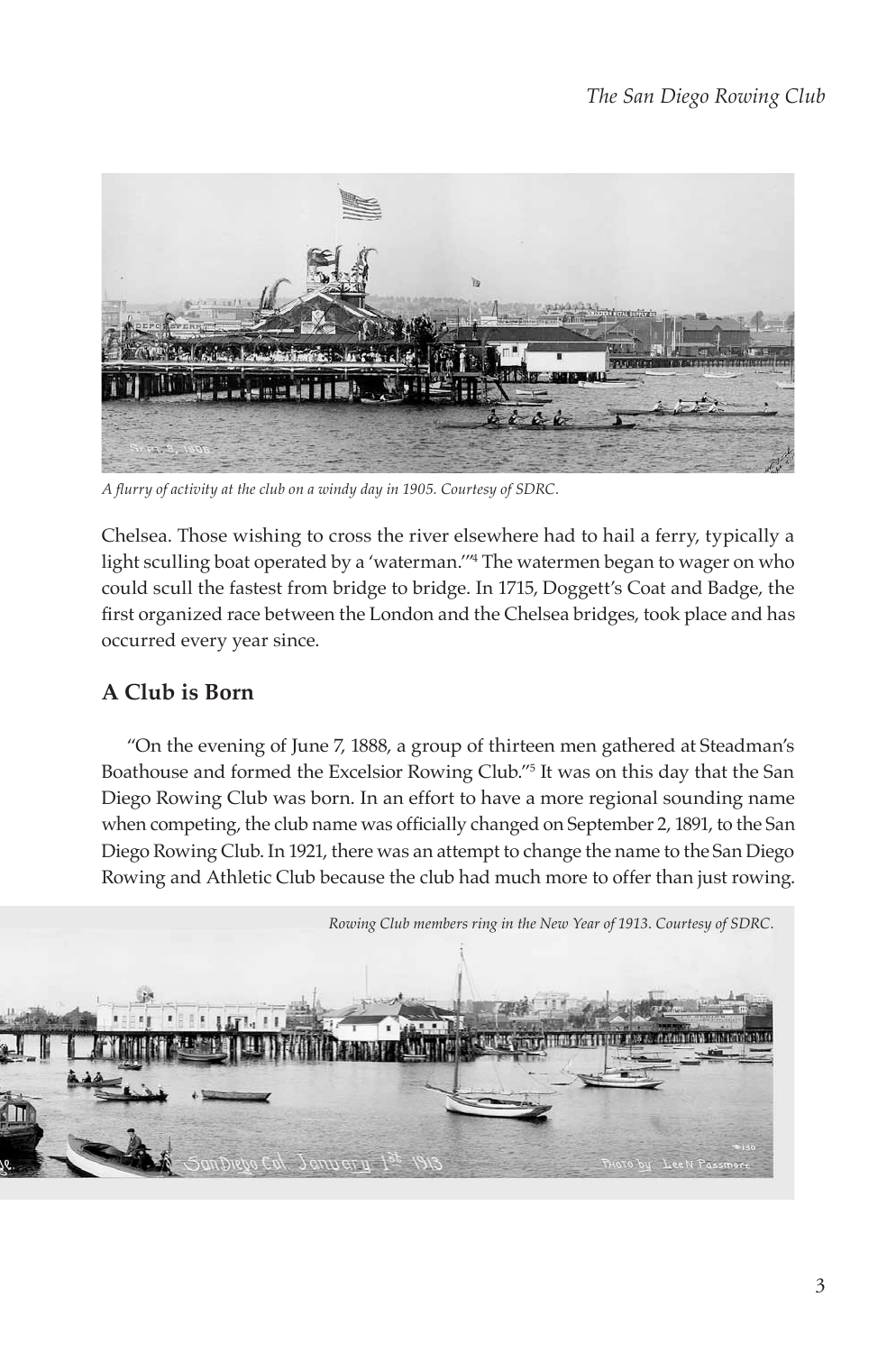In the 1950s, a proposal not only to move to Mission Bay, but to change the name of the club to reflect the move came up to the members, but was vehemently voted down.

Besides constantly considering a change of their name, SDRC members spent the first twelve years of their existence moving from boathouse to boathouse, while at the same time fighting to keep up membership. The first location, Steadman's Boathouse, was SDRC's home for only a year. The location was ripe with issues, including the resignation of R.B. Steadman from the Excelsior Rowing Club. From 1889 to 1891, the club rowed out of the D Street Boathouse on Atlantic Street (now Pacific Coast Highway) between E and D streets. The members were not satisfied with this location however, and on July 11, 1891, SDRC moved for a third time to L. A. Chandler's Boathouse at the foot of Fifth. The club would remain there for nine years, during which time memberships began to increase significantly and enough monies were saved to justify purchasing and building their own clubhouse.

On January 1, 1900, a housewarming was held to welcome the members to their new home at the foot of Fifth Avenue (525 W. Harbor Drive) on the bay. The *San Diego Union* reported, "The new boathouse of the San Diego Rowing Club on the steamship wharf was completed last week, when the members moved in and took possession of their new home, which represents an outlay of about two thousand dollars."<sup>6</sup> Several prominent architects, including William Templeton Johnson, who designed the Serra Museum, San Diego Natural History Museum and San Diego Museum of Art, were asked to submit prospective plans for the clubhouse, but the winning design—mostly based upon cost—went to club member Harry K. Vaughn.7

To celebrate the architecturally stunning new clubhouse in 1900, a few members jumped into the 58-degree water. This has since become a tradition that the club continues to this day. Every January 1, members jump into the bay to welcome in the New Year and celebrate their past. On the 68<sup>th</sup> anniversary of the annual "dip," the *San Diego Union* noted in 1957, "Polar bears like to swim in cold water. Most people don't. The San Diego Rowing Club has more people than polar bears, but for 68 years members have been plunging into the bay on New Year's Day anyhow."8 In 1971, SDRC president, Percy A. Rooks said, "It's the best cure we know of for a New Year's Day hangover."<sup>9</sup>

In 1934, the clubhouse had an unexpected, but incredibly appreciated, expansion when "part of the harbor was dredged for the clear passage of large Navy ships, the scooped up bottom of the bay was dumped in this place near the Fifth Avenue ending. They wanted to connect it and make a pier for lumber carriers, but they never did."10 The man-made island would become known as Brennan Island after former port director, Joe Brennan. SDRC leased Brennan Island, landscaped it with beautiful palm trees, geraniums, and some annuals to go along with the grass fields. They also built a brown building that would become home to the club's famous handball courts.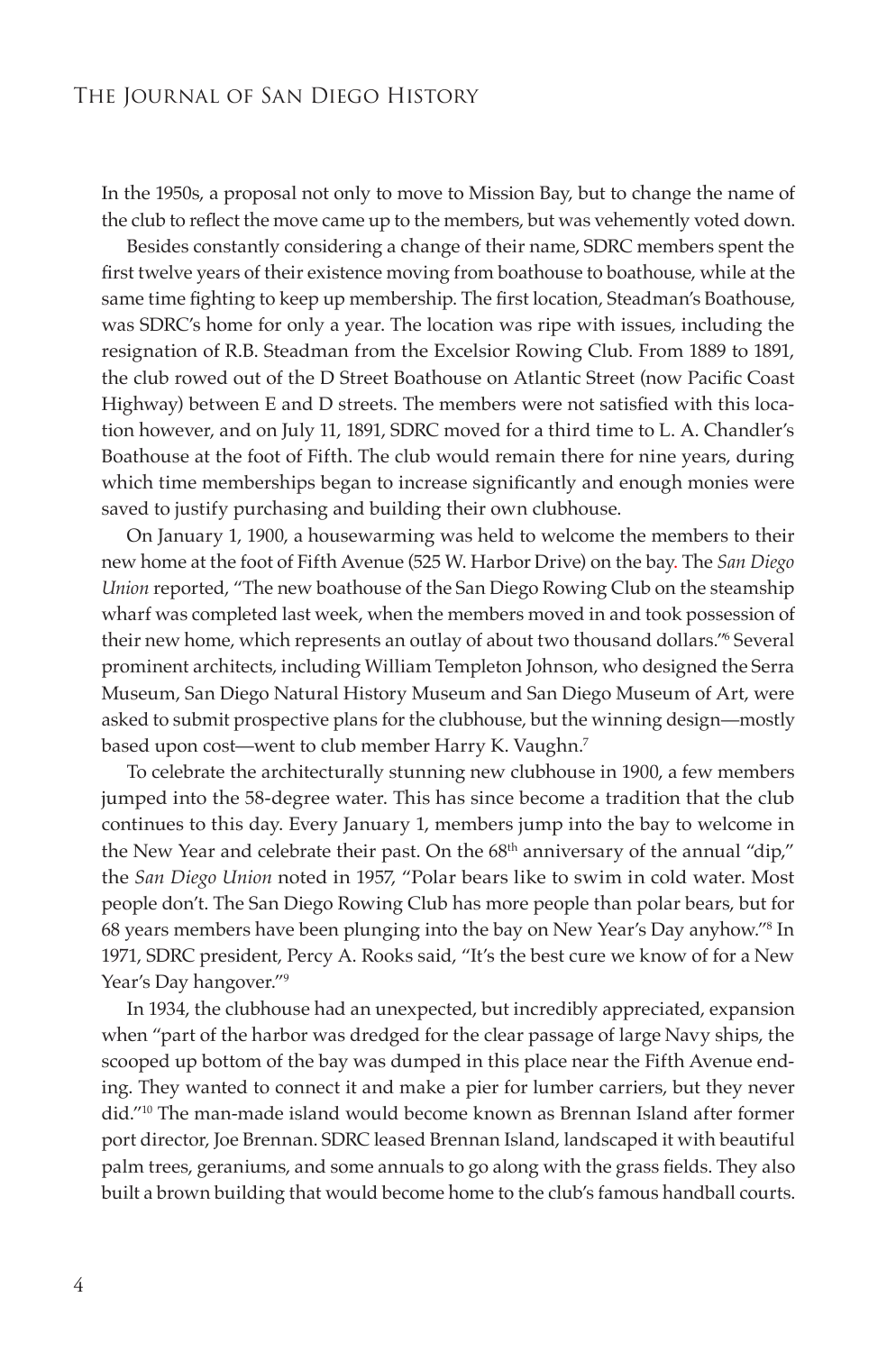Reporter Lew Scarr wrote, "It is an island that is used only for fun. Nothing is sold there; no one is imprisoned there and no immigrants are detained there. But you can swim there; you can play handball there; you can have a picnic there."<sup>11</sup>

The new clubhouse would remain SDRC's home for seventy-nine years and would see many of San Diego's most important men serve as not only members, but also as club president, as was the case with James Wadham and Harley Knox.<sup>12</sup> Also a considerable number of its members would serve in both World Wars. In 1920, John W. Swallow reported that "more than 180 members of the San Diego Rowing Club served in some branch of service during World War I."13 During the height of the club's popularity, any man wishing to make a name



Courtesy of SDRC.

for himself in San Diego would pay the minimal initiation fee (\$15) and monthly dues (\$1) to become a member. Their membership would grant them access to all those with influence and power in the city.



Courtesy of SDRC.

In 1973, well-known San Diego sportswriter Jack Murphy wrote of the San Diego Rowing Club, "There was a time in this city when a man couldn't very well get elected mayor unless he passed some of his time exercising or loafing, or both, at the San Diego Rowing Club."14 From 1911 to 1963, nine of San Diego's fourteen mayors were reported to have been members of SDRC. The mayors served a combined 42 years in office, leaving only a cumulative 10 years during that 52-year span in which a mayor of San Diego was not a member of the Rowing Club.15 Dick Barthelmass, a former captain of SDRC and *San Diego Sun* columnist who penned the popular column "Rowing Club Gossip," wrote in 1960, "The dividends of healthful exercise and stimulating companionship found in this lusty organization are

being reaped today by hundreds of men who have become leaders in the community. They are indebted to that little group of pioneers who knocked together a ramshackle clubhouse at the foot of E Street away back in 1888."16

# **Prominent Club Members**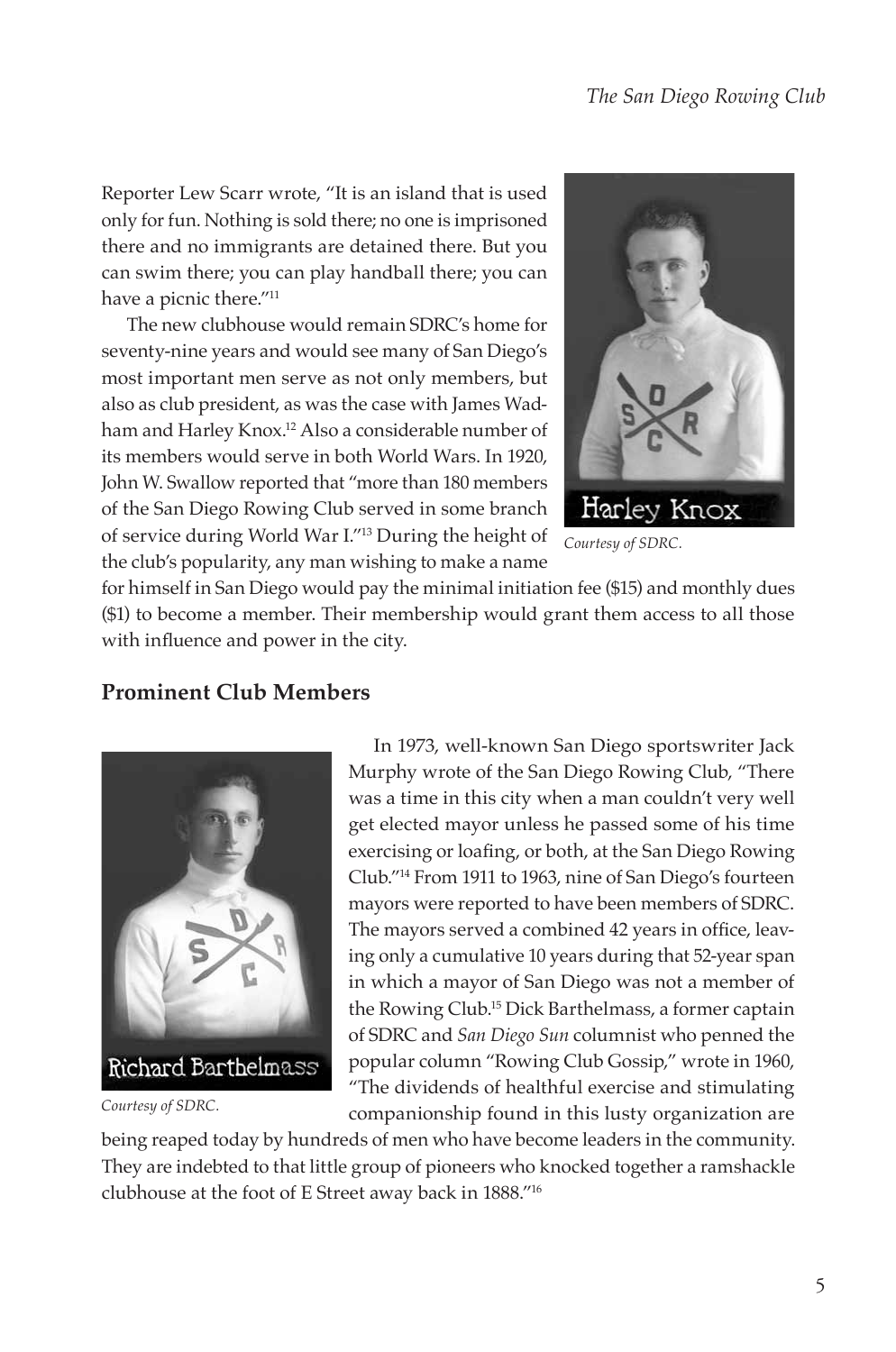Beyond political figures, there were also heads of banks like Anderson Borthwick and leaders of local business like Hiram Gould of Pioneer Trucking, real estate and civic promoter David C. Collier, and Joseph and Richard Jessop of Jessop's Jewelers. According to Aviation-Maritime writer Ken Hudson, "In its F. Scott Fitzgerald-era heydays, the San Diego Rowing Club was an exclusive organization that counted many of the city's most influential and wealthy businessmen and public officials as members."17

James E. Wadham served for only two years as mayor of San Diego from 1911 to 1913. He had come to San Diego via Illinois in 1870. Wadham witnessed the birth of the San Diego Rowing Club and became one of its early members alongside "San Diego's First Citizen," George Marston. Marston ran for mayor after Wadham decided not to run again in 1913, but was unsuccessful. He lost to Charles F. O'Neall, who served as mayor from 1915 to 1917 and belonged to SDRC as well. During Wadham's short tenure as mayor, he found himself in a sticky situation when riots between the Industrial Workers of the World (IWW or Wobblies) and local vigilantes sprang up in



A trophy celebrated the Championship of California in 1914. The barge was named for San Diego mayor, James  $E.$  Wadham. Courtesy of SDRC.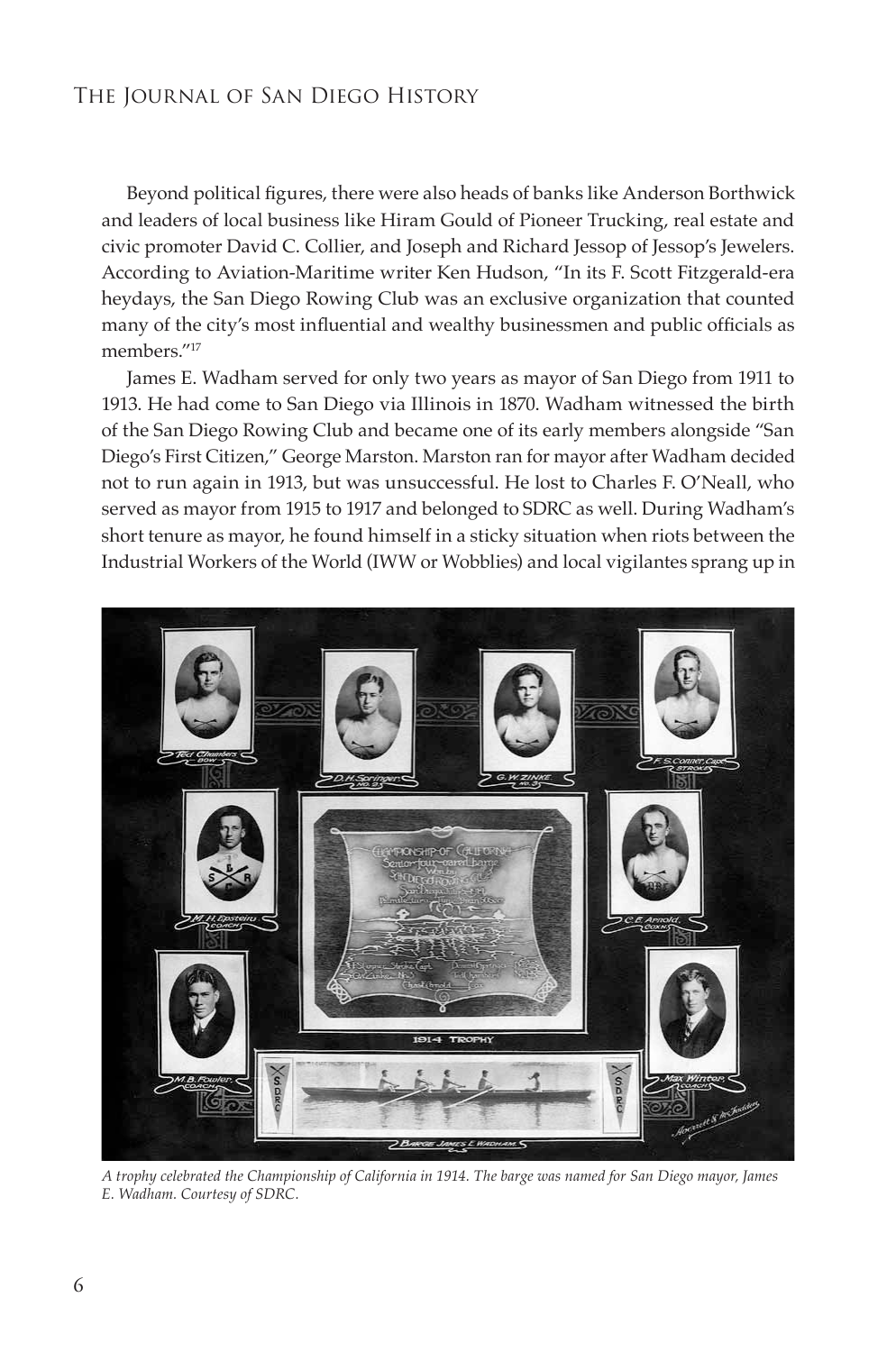1912. Wadham had passed an ordinance making any form of public demonstration illegal. The Wobblies continued to protest, despite the ordinance, and a group of San Diego vigilantes fought back by dragging the protestors out of town.<sup>18</sup> Wadham's warnings were not heeded, unfortunately for their leader—known anarchist Ben Reitman—who was abducted from his hotel room and allegedly tortured. Mayor Wadham's views were nevertheless echoed by San Diego conservatives, and the mayor later served as president of the San Diego Rowing Club in 1918.

Like his predecessor James Wadham, John L. Bacon moved from Illinois to San Diego, arriving in 1914. He was a civil and structural engineer who aided in designing aquatic features for exhibits that were showcased at the 1915 Panama-California Exposition in Balboa Park. Bacon was elected mayor in 1921 and served until 1927. One of his main goals was to promote tourism. In 1922 he stated, "I would rather see 100 tourists come to San Diego, spend a month or a season, be busy every minute with healthful, outdoor entertainment, and go back home to tell their relatives and neighbors that San Diego is the greatest town in America than to have 10,000 tourists come, stay 24 hours, and go away 'knocking' because they had a dull time."19 A popular mayor at first, Bacon was forced to deal with the main issue of the day-the construction of water projects. He was unable to overcome the litany of problems that enveloped him and the daunting tasks left undone. He thus declined to seek re-election in 1927. Ironically, after his term as mayor, Bacon served as president of the Boulder Dam Association, seeking to raise funds for the construction of the dam later to be called the Hoover Dam. Bacon's successor was fellow SDRC member Harry C. Clark, mayor from 1927 to 1931. Clark lost his bid for re-election due to the same issues that plagued Bacon. The \$8.5 million spent in water projects, such as the Lake Hodges Dam, were seen as failures in the eyes of taxpayers. Clark served as the rowing club's treasurer from 1920 to 1922.

"Don't ever do anything you're afraid will be found out – and then you can say what you think,"<sup>20</sup> was one of Mayor Percy J. Benbough's favorite sayings. He was a colorful mayor that served San Diego during the early days of World War II. Born in London, England, in 1884, Benbough and his family moved to San Diego because his parents had been advised that it "was a good town in a fine new country for boys to grow up in."21 He had an interest in sports, which brought him to the San Diego Rowing Club, but the club could not fulfill his real passion, auto racing. He was elected mayor in 1935 and overwhelmingly re-elected in 1939. His final term in office took place in what was referred to by the *San Diego Union* as, "The greatest period of expansion the community has ever known."<sup>22</sup> Benbough was an extremely popular no-nonsense mayor who died while in office on November 4, 1942, at the age of 58—the only mayor of San Diego to die while serving. The city mourned and flags were flown at half staff.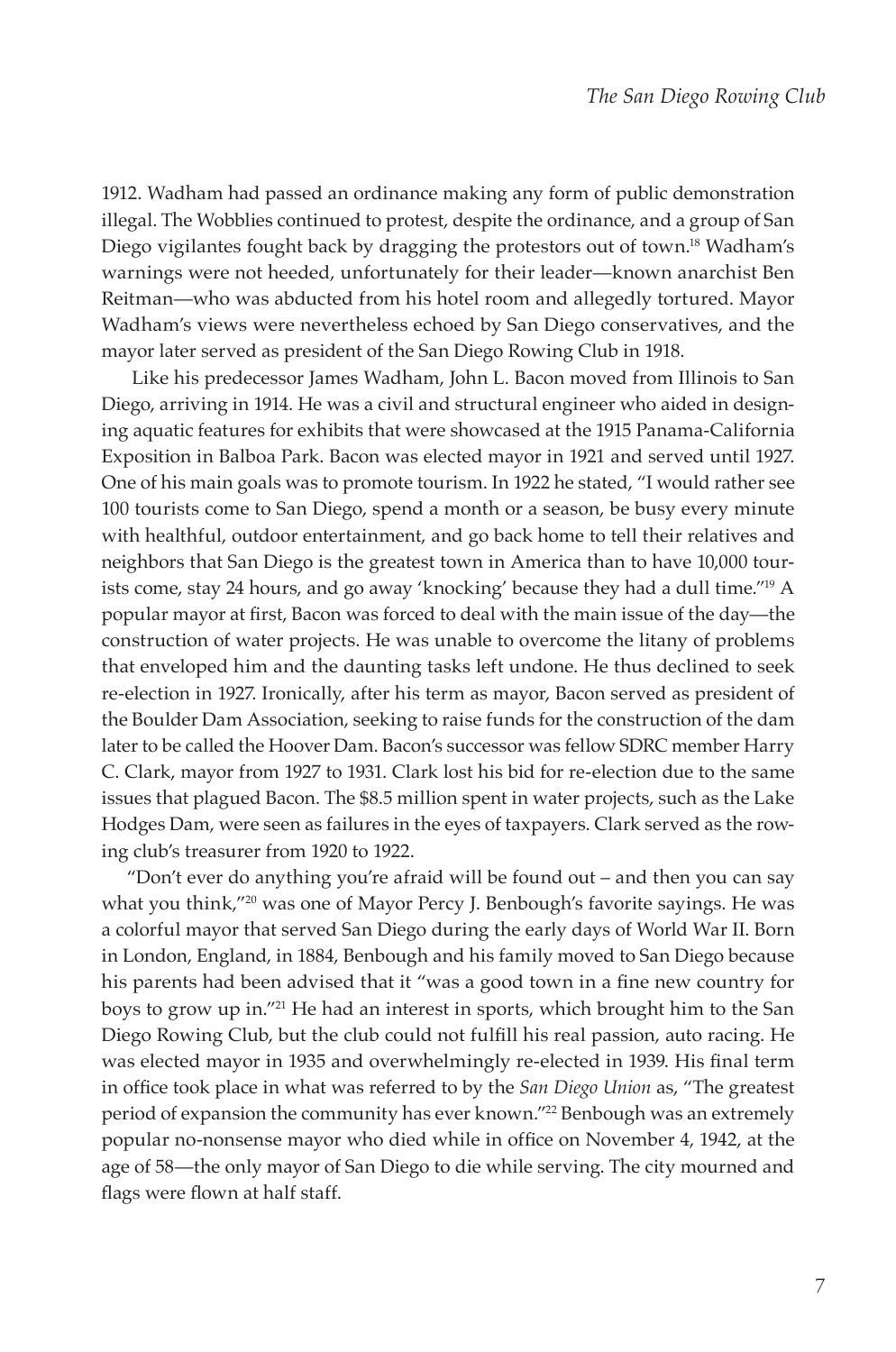Harley Eugene Knox was the second of San Diego's mayors during this time frame to serve as president of SDRC. Knox joined SDRC in 1922 and served as president, presiding from 1937 to 1941. Harley's foray into rowing occurred after an insult. He was told, "You're too light to race; you wouldn't stand a chance against a full-size crew."23 Knox led his crew, the "Mighty Mites," to two consecutive victories over the first-string team. In 1928, then serving as captain of the varsity squad, Knox coached the team that made it to the finals of the Olympic trials, only to lose by mere seconds to the team from Harvard.

Knox, born in Nebraska in 1899, moved to San Diego in 1912 and became a dairy owner. He was elected mayor in 1943 and served until 1951. Knox's mayoral successes included the development of Mission Bay Park, San Diego's freeway systems, and the creation of the San Diego County Water Authority. In 1944, only a year into his first term, Knox was injured in a plane crash. The health problems stemming from the accident would continue to bother him for the remainder of his life. Harley Knox died at the age of 57 in 1956. He is one of the few San Diego mayors to have a biography penned about him.24

SDRC member John D. Butler may very well have been the best athlete to have



John Butler as Mayor. Courtesy of SDHC.

served as mayor of San Diego. He was also the first mayor to have been born in San Diego. Butler was an All-Star football player at San Diego State College and was one of the many rowers to serve in World War II. After Knox, sidelined by health issues, decided not to run for a third term, Butler rose to the challenge to fill the seat of his SDRC comrade. According to his wife Virginia (Kirk), "He was very proud of San Diego and was very much a home town boy."25 During his term from 1951 to 1955, Butler continued many of Knox's programs including progress on Mission Bay, the one-way street system downtown, and

the urging of San Diego residents to conserve water. Instead of seeking another term (because the pay was too low), Butler, an attorney, bowed out to another fellow member of the San Diego Rowing Club, Charles C. Dail. In 1984, Butler was inducted into the San Diego Hall of Champions. Butler and Joseph Jessop are the only two members of the San Diego Rowing Club to have been given this prestigious honor by the Hall of Champions.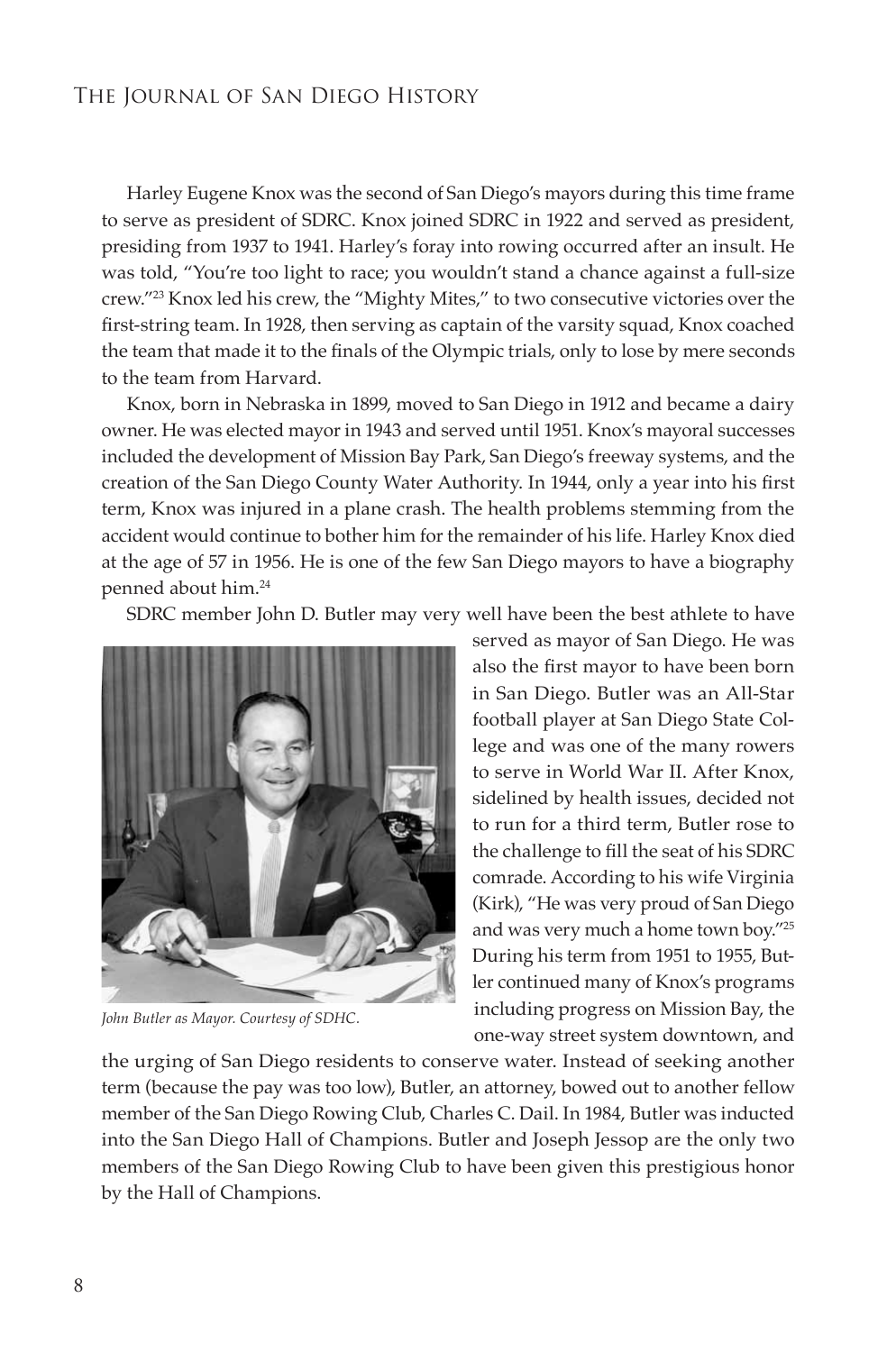Even though a discussion of politics was frowned upon while relaxing at the SDRC clubhouse, the fact that from 1935 to 1963 each mayor of San Diego, including Howard B. Bard appointed after the death of Benbough in 1942, had also been a member of the San Diego Rowing Club is no coincidence. This trend concluded with Charles C. Dail who served from 1955 to 1963. When Harley Knox decided to run for mayor, his Fifth District seat became available. Dail won, unopposed. Dail was an accomplished politician who also continued to promote Knox's projects, created the metropolitan sewage system, the seawater conversion plant, and joined the city of San Diego with Yokohama, Japan in the sister city project. As



 $Anderson$  "Andy" Borthwick. Courtesy of Donna Knox Sefton.

was the case with Benbough and Knox, Dail died of a cerebral hemorrhage at the early age of 59 on July 13, 1968. According to the *San Diego Tribune*, Dail oversaw, "many changes which led to establishment of San Diego as a forward looking, prosperous and cooperative city during his administration."26

Many San Diegans in 1969 considered Anderson "Andy" Borthwick "San Diego's most popular citizen."<sup>27</sup> His athletic accomplishments were rivaled only by his lengthy list of charitable community projects. Reporter Carl Ritter called Borthwick "the epitome of the civic-minded, straight-shooting man of his word."28 In his profession, Andy Borthwick excelled in banking for 54 years, many times taking chances on loans that would end up saving local businesses. As a civic leader he was director of the YMCA, San Diego Hospital Association, Downtown Association, Fiesta del Pacífico, Isotope Research Institute, the California and San Diego Chambers of Commerce, and the local chapter of the American Cancer Foundation to name a few.

In 1918, young Andy joined the San Diego Rowing Club. He joined in the club's handball and bowling activities, sports aided by the fact that he was ambidextrous, but his true passion was rowing. He said of rowing, "most people who meet at a sporting event forget each other in a week, but not oarsmen. That's a big part of what makes this sport so special – the tremendous fellowship."29 Andy was No. 4 oar in a four man shell that included H. DeGraff Austin, who would later become a county supervisor and president of SDRC, remaining one of its most active and tenured members until his death in 1980, and banker C. Arnholt Smith. Smith owned the San Diego Padres during a portion of their minor Pacific Coast League years and the team's first five seasons in Major League Baseball from 1969 to 1974. In 1928, Andy was on the rowing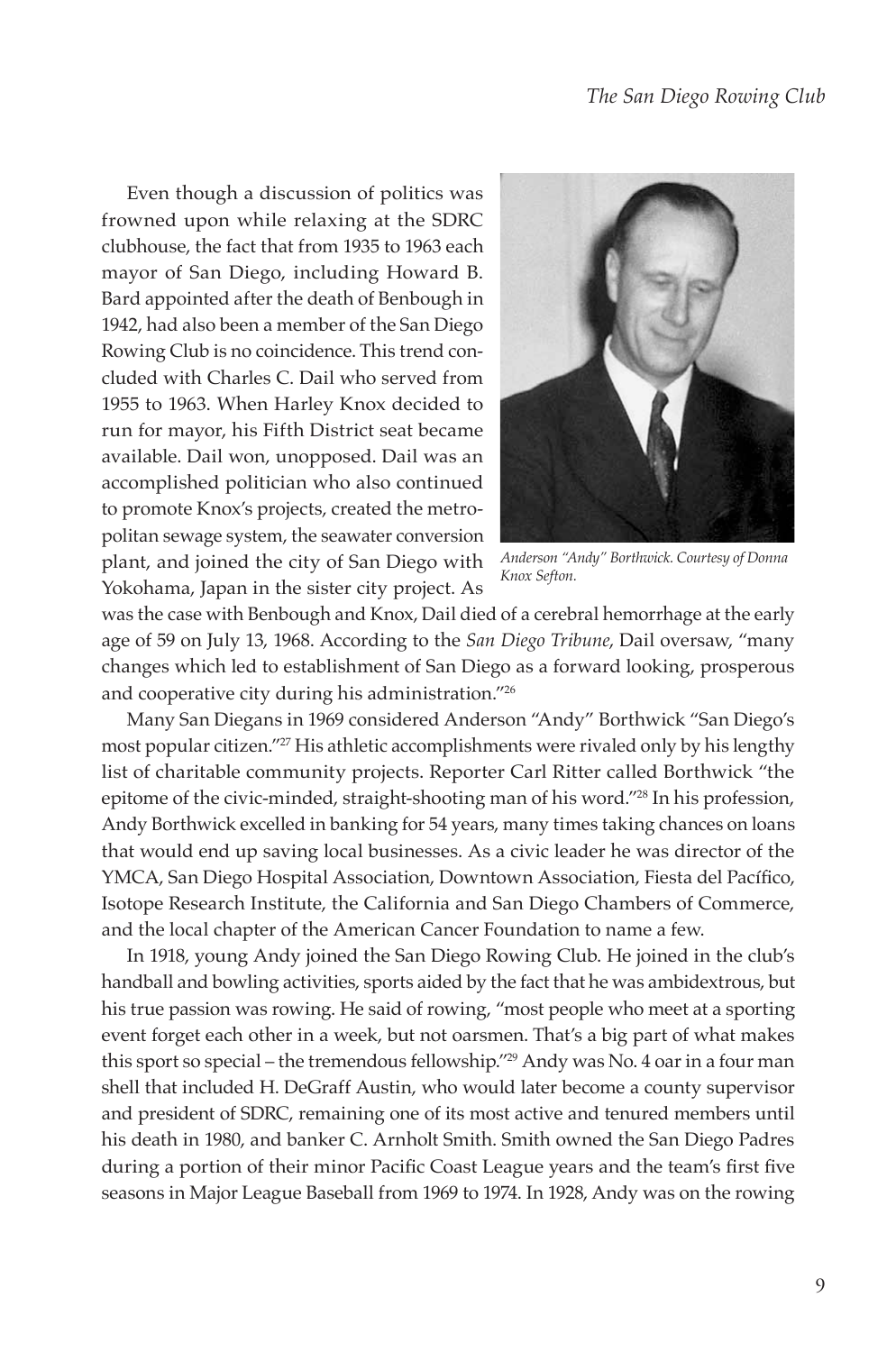

Banker, philanthropist, and original owner of the San Diego Padres, C. Arnholdt Smith out for a row. Courtesy of SDRC.

team coached by Harley Knox that lost in the Olympic trials in 1928. The team would attempt to represent the United States in 1932, only to lose again in the finals. In 1973, Borthwick assisted his friend Joseph Jessop in starting the San Diego Crew Classic that has since become one of the city's most anticipated regattas. The Crew Classic is known as "America's Premier Spring Regatta." Anderson Borthwick died on October 10, 1982, leaving behind a legacy of athletic endeavors and civic generosity.

In 1978, Dick and Joseph Jessop sat down with Jack Murphy to discuss the third annual San Diego Crew Classic. Dick noted, "It will be one of the best and largest regattas ever held in the U.S. That pleases me because rowing is a clean, honest sport. Of all our sports, rowing has the best reputation."30 The Jessop brothers worked tirelessly and spent much of their own money in developing the San Diego Crew Classic. They were assisted by ZLAC rowing club member, Patricia Stose Wyatt.<sup>31</sup> ZLAC (the first initial of the four women who founded the club in 1892) is recognized as the oldest women's rowing club in America.<sup>32</sup> The Jessops were one of the most influential of the early families, having moved to San Diego from England in 1891. After a few years of struggling as ranchers, they assisted their father, Joseph Sr., in the opening of a watch shop on F Street, which developed into Jessop's Jewelry, still a staple in San Diego. Dick joined SDRC at the age of 16 and in 1908, along with his teammates, won the Pacific Coast rowing championship for the San Diego Rowing Club. At that time the club boasted 1,000 strong members. Dick and Joe Jr.'s love for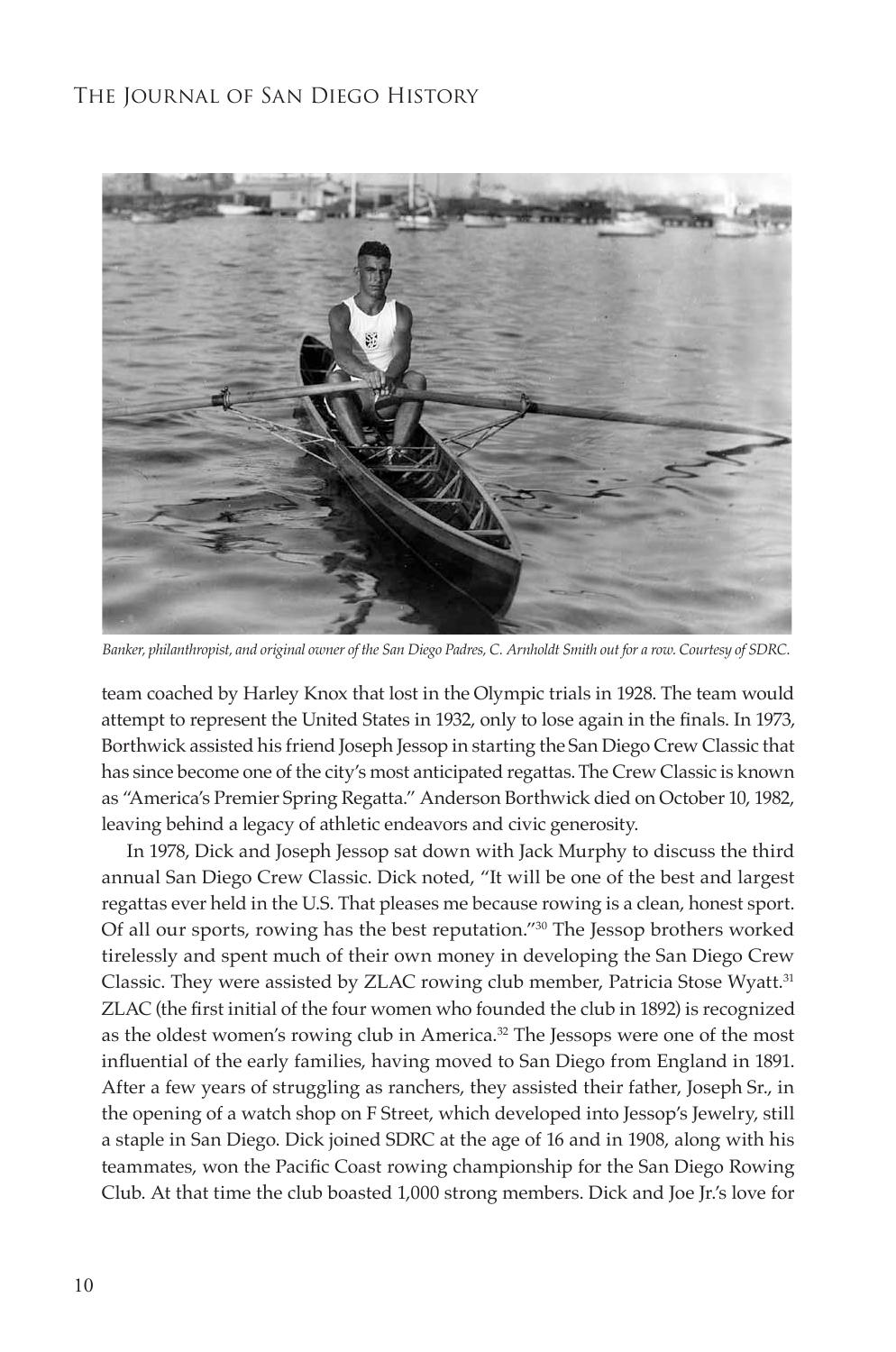

*Member of Handball Champion Team of*  1924. Courtesy of SDRC.

rowing had translated into the Crew Classic, but the Jessops also helped save the struggling San Diego Yacht Club when its membership had dwindled to only 11 after World War I (six were Jessops).<sup>33</sup> They also donated funds to help San Diego State University purchase shells for its crew team. It is without a doubt that the Jessop brothers gave a substantial amount of time and money to develop the sport of rowing in San Diego.

# **San Diego Rowing Club in Competition**

Patricia A. Schaelchlin wrote in her 1984 book, *The Little Clubhouse on Steamship Wharf*, "Regattas and competition became an important part of the club life in the years before World War II. The club competed for the western coast championship through the Pacific Amateur Association, rowing against Vancouver and Victoria in British Columbia,

and against San Francisco, Alameda, and Long Beach in California. They competed nationally against the Philadelphia and Chicago teams in the National Association of Amateur Oarsmen."34 Today the club is a member of the United States Rowing Association, the national governing body for the sport of rowing.

Long time member and former president of SDRC, DeGraff Austin stated, "We

always aspired to be an organization giving a service to the young men of the community to learn the lessons of an amateur sport in a clean, decent place and without any particular sectarian dedication and it worked splendidly."35 It worked so well that the club began amassing numerous titles in competitions—first on the west coast and then on the national scene, almost immediately after its inception in 1888.

According to Dick Barthelmass, "The year 1919 will long be remembered by old-timers as the one when the club's 'Big Crew' brought home the bacon from the Pacific Association of Amateur Oarsmen's regatta at San Francisco."36 The club won again in 1920, with one of its most notable members, H. Del Beekley, serving as coxswain. Beekley, a San Diego High School *Courtesy of SDRC*.

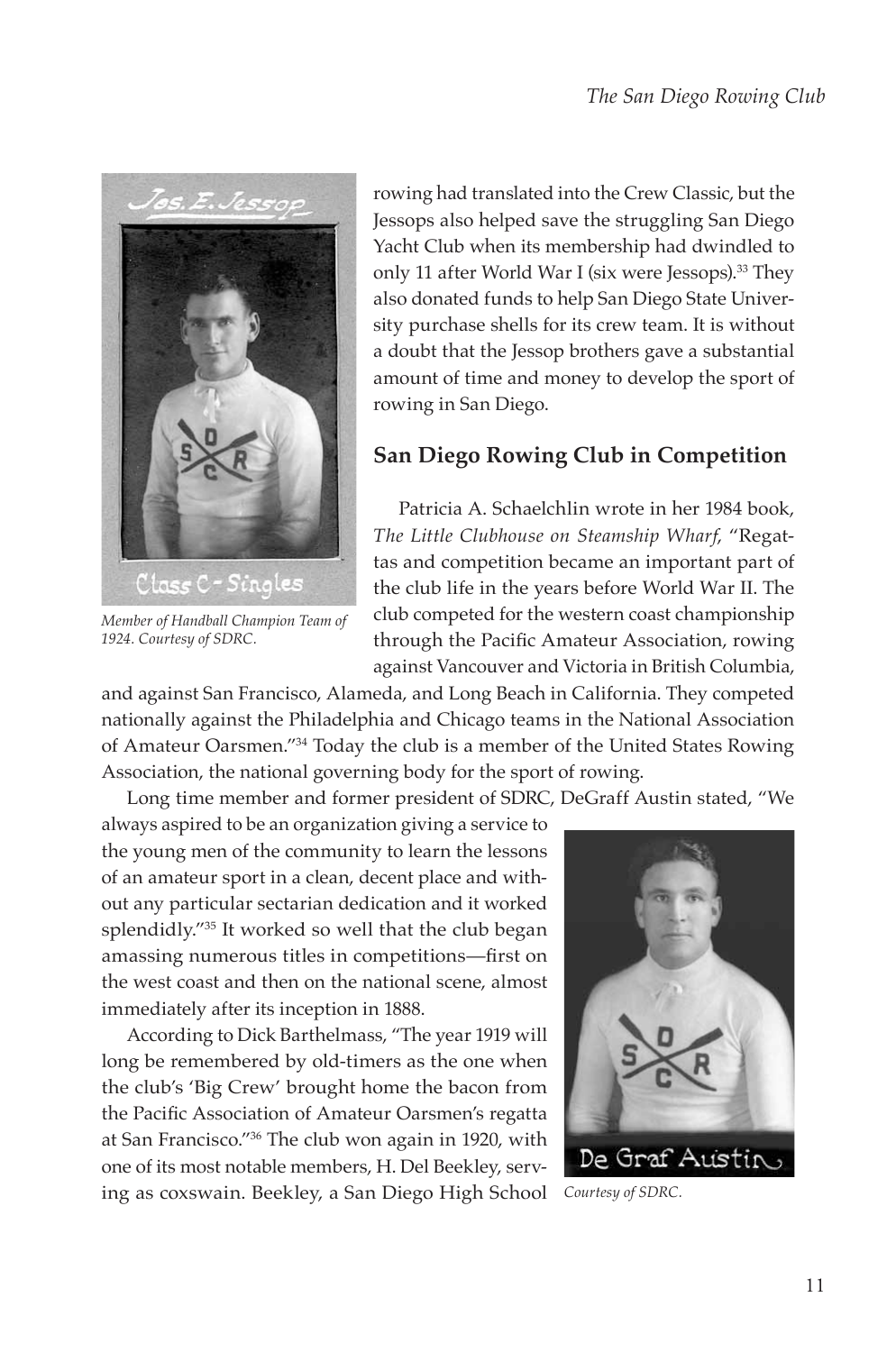

The 1925 Pacific Coast Champions, including Del Beekley. Also pictured are H. DeGraff Austin, C.C. *Springer, and D.C. Freeberg. Courtesy of SDRC.* 

alum, coxed the team as they went on to compete for national titles in Philadelphia in 1928, 1932, and 1956. Del, as most of his friends called him, joined SDRC in 1917 and remained an active member until his death in 2001 at the age of 102.<sup>37</sup> He was not only a member of several championship teams from SDRC, but is also credited for reviving rowing at San Diego State University. As World War II veterans were coming home and taking advantage of the G.I. Bill, there was a renewed interest in rowing. Beekley restarted the program at SDSU in 1946. The program was discontinued after the 1948 season and then revived once again permanently in 1960. He retired as the Aztec's coach in 1971, but remained on board as an advisor to the team until 1982. In 1975, when the Mission Bay Aquatic Center was opened, the wing that currently houses the rowing teams of SDSU men and women was dubbed the H. Del Beekley Rowing Center.

Beekley, who stood barely 5 feet tall and weighed 110 pounds, was a loud and boisterous coxswain, coach, and ambassador for the sport. Even at 96, he would attend to the matters of repairing racing and rowing equipment as well as cleaning and organizing the boat house of the San Diego Rowing Club. From 1935 to 1963, Beekley worked for Prudential Insurance. He, like many SDRC members, would walk from his downtown office to the clubhouse at the foot of Fifth Street for a mid-day break to go for a row or enjoy the club's famed sun deck. He would often be joined by George Chambers who, it was reported, "religiously hung out a sign 'Gone to Rowing Club' on the locked door of his place of business on Sixth Street, every noon. Sometimes he would inadvertently lock an absent-minded customer inside, and it would be up to the cop on the beat to solve the problem. His daughter was none other than San Diego's famed swimming star, Florence Chambers."38

When the Jessops began the San Diego Crew Classic, Del Beekley was on hand to assist in any way that he could. When Mark Sauer, staff writer for the *San Diego Union,* asked Beekley in 1985 to describe why he was so drawn to rowing, Beekley replied, "This is the ultimate team sport, I liken it to a performance by a symphony orchestra. Everyone has to work together exactly; everyone has to do the very same thing at the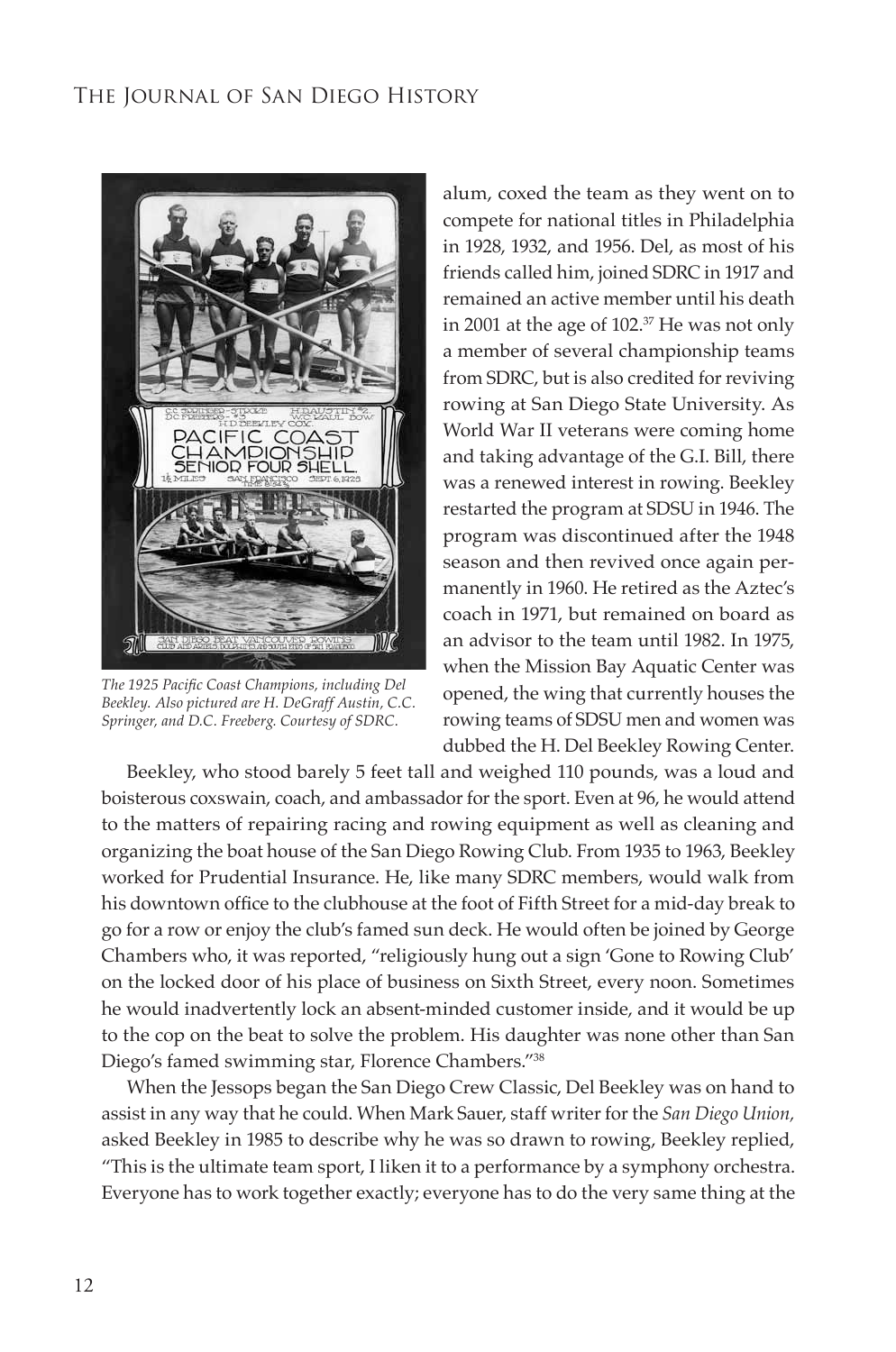

*Olympic silver medalist, Jim Storm, preparing for the 1964 Olympic Games in Tokyo. Courtesy of SDRC.* 

same time."<sup>39</sup> Beginning in the 1920s, the San Diego Rowing Club sponsored a Sea Scouting ship. A division of Boy Scouts of America focusing on nautical skills, Sea Scouting teaches children the lessons emphasized by the Boy Scouts. Eugene Storm, a junior high school vice-principal, was a leader of the Sea Scout ship when his young son Jim enrolled. In February 1957, Jim Storm, at the age of 16, had become a member of the San Diego Rowing Club. His size (6'8" and 209 pounds), strength and dedication set him apart from other rowers of his age. While Beekley missed competing in the 1928 Olympics by a mere two seconds, Jim Storm not only competed, but brought home a silver medal from the 1964 summer Olympics in Tokyo.

Leading up to the 1964 Olympic Games in Japan, Storm was approached by Seymour Cromwell, who asked if Storm would compete with him in the Double Sculls event. "I felt like a kid being asked by Mickey Mantle to play for the Yankees," Storm recalled.40 A number of members of SDRC came together and raised money for Storm's trip to Tokyo. All were proud when the native San Diegan, along with Cromwell, won silver. In 1967, Storm, along with his partner Jim Dietz of the New York Athletic Club, won gold at the Pan-American Games in Winnipeg, Canada. After the win, Storm focused his attention on schooling. He graduated in 1971 from the University of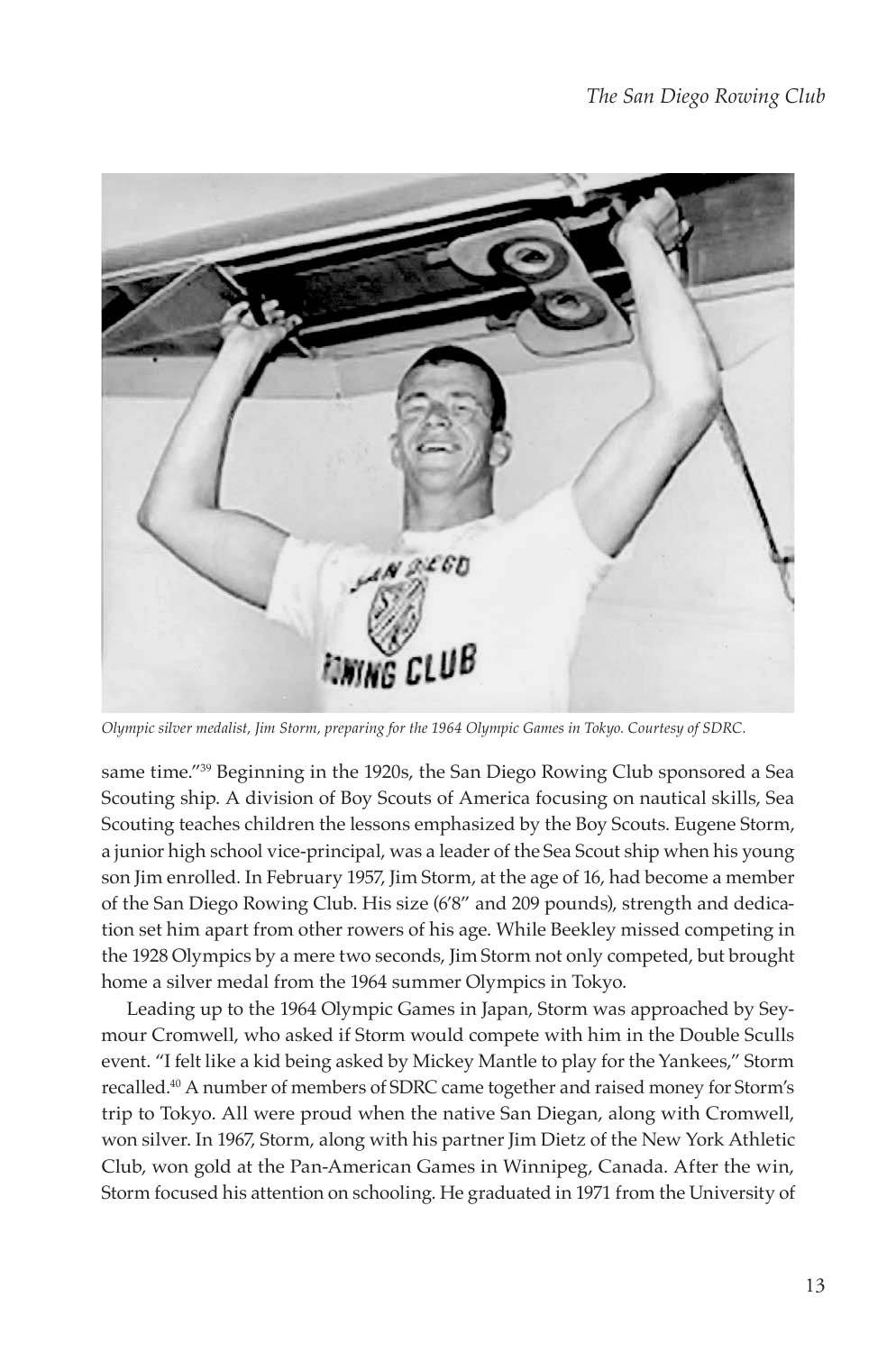California Medical School and became a practicing psychiatrist. Today he lives in San Francisco and is one of SDRC's most famous and longest tenured members.

There is one name that has become legendary within the San Diego Rowing Club—Kearney J. Johnston. In 2003, *San Diego Union-Tribune* sports columnist Bill Center penned, "Kearney didn't make rowing in San Diego. He didn't help create the Crew Classic or relocate the San Diego Rowing Club. He didn't have the money or political punch to make those things happen. No, Kearney Johnston didn't make rowing in San Diego. He just made rowing in San Diego better.<sup>"41</sup> For so until his death in 2003. Courtesy of SDRC. over 70 years, until his death at the age of 93 in



*Kearney Johnston joined in 1930 and remained* 

2003, Johnston was the San Diego Rowing Club's most revered member. Born on November 17, 1910, Johnston attended Jefferson Elementary, Roosevelt Junior High, and San Diego High School. Early on Johnston showed athletic promise. He learned to wrestle at the YMCA downtown and competed in both the 112 lb. and 118 lb. divisions through his high school career.

While a member of the Sea Scouts, Johnston became interested in rowing. He was enamored by the beauty of the shells, and within a few weeks of his first lesson, his talent became evident. In 1930 he wanted to become a member of the San Diego Rowing Club; his job working the printer at the *San Diego Union,* however, did not earn him enough to pay the \$25 initiation fee. He was making only \$14 a week. A local businessman and father of one of Kearney's fellow Sea Scouts purchased 10 memberships for several young men, including Kearney, who would remain a member for 73 years.

During the club's golden age, Kearney was one of many who gathered at the San Diego Rowing Club after work. At 5:30 in the morning when the papers were finished pressing, he would arrive as the sun was just rising and go for a row. Johnston had some local sculling success early on, but it wouldn't be until the ripe age of 63 when he truly began to compete, and win. Upon his retirement, Johnston dedicated himself to being in the water every day. With the exception of a few weeks each year during the holidays, Kearney would venture to SDRC every day either by trolley or bus because he never learned to drive and row 1,000 meters. After his row, he would teach anyone who sought his tutelage about sculling and then tend to the business affairs of the club.

In September 1974, Johnston and his wife Hilda traveled to Bern, Switzerland, for the first International Veterans Rowing regatta. He was the only representative from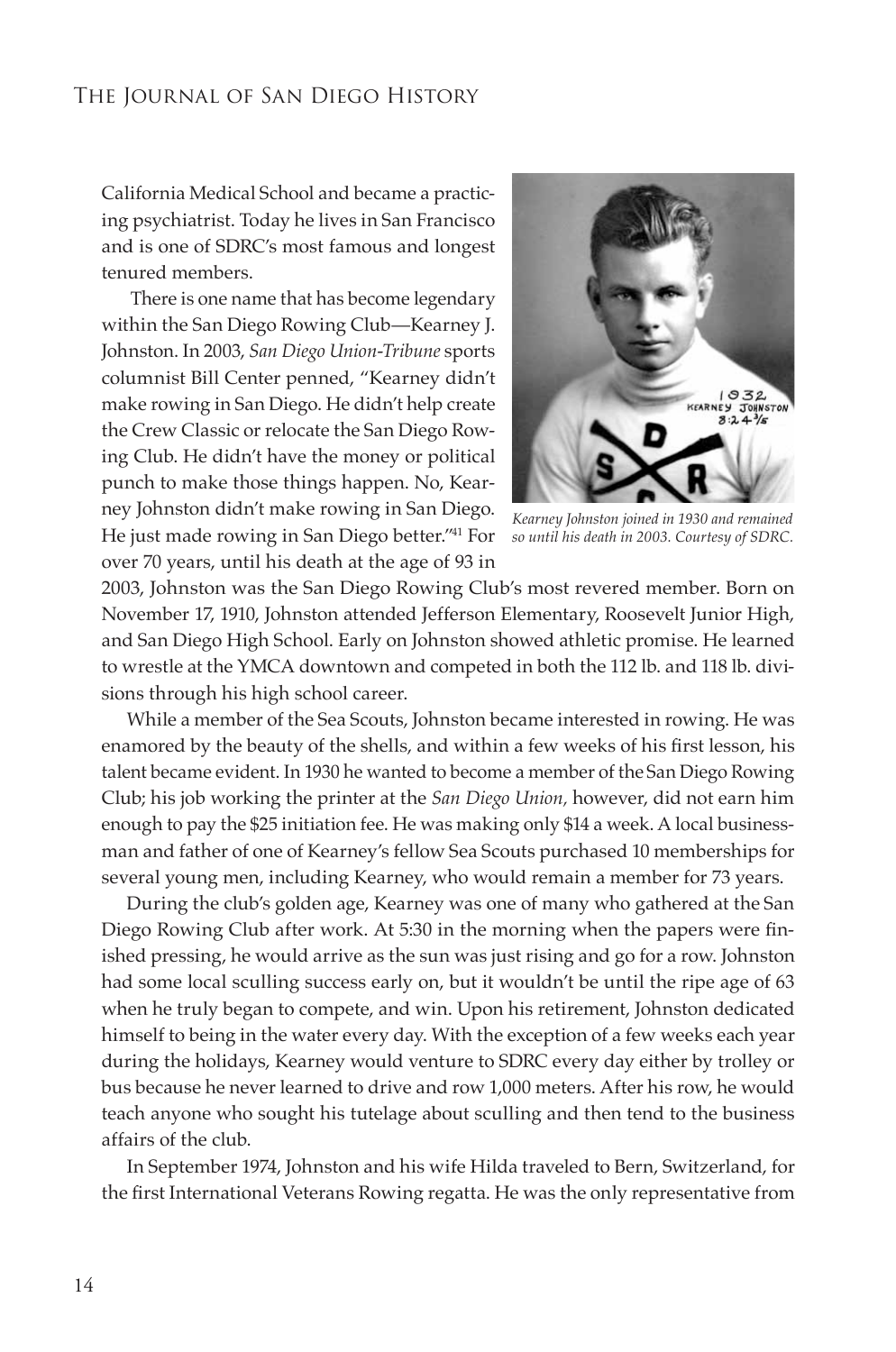the United States, traveling for the first time on an airplane. Kearney competed as a single rower and amazingly won the world championship in the 52-and-up single sculling race. Vern Griffin reported, "He had a two-boat-length lead at 100 meters, pulled out to three lengths at 500 meters and held that lead over the rest of the 1,000 meter course."42 Johnston came in second to a Frenchman 20 years his junior in the 45-year-old and up race. It was the beginning of an incredible career that would see him win three more world championships—1978 in Mexico City as a single sculler, 1980 doubles with Joseph Goldbart of Israel in Kerteminde, Denmark, 1985 doubles with Mario Castelli of Long Beach in Toronto, Canada and numerous national champion ships. The San Diego Hall of Champions honored him with four Breitbard Certificate of Athletic Achievement awards throughout his career.

Probably the most impressive accomplishment of Johnston's career is the number of people he taught to row. As of 2001, he claimed to have had 969 students. Whether or not that is an accurate number, it is safe to say that Johnston's passion for rowing was shared with anyone who was interested, and his influence on the sport was vast. Members of SDRC referred to Kearney as "Mr. Rowing Club." At the age of 87, as manager of SDRC's boathouse in Mission Bay, it was reported by Dorothy O'Donnell that, "In

addition to teaching and competing, Johnston bustles about the boathouse performing a variety of tasks that help keep the club running smoothly. In exchange, he pays no dues for his club membership. On any day, he'll be repairing sculls, answering the phone, and washing the piles of towels used to dry the boats. But he's never too busy to forget to feed the gulls and sandpipers that loiter around the club from his stash of bread crumbs."43

Kearney Johnston passed away on November 22, 2003, a few days after his 93rd birthday. Even though he is gone, his legacy and accomplishments live on in the club's new facility at



El Carmel Point. There can cer- *Kearney Johnston rowing into his nineties. Courtesy of SDRC.*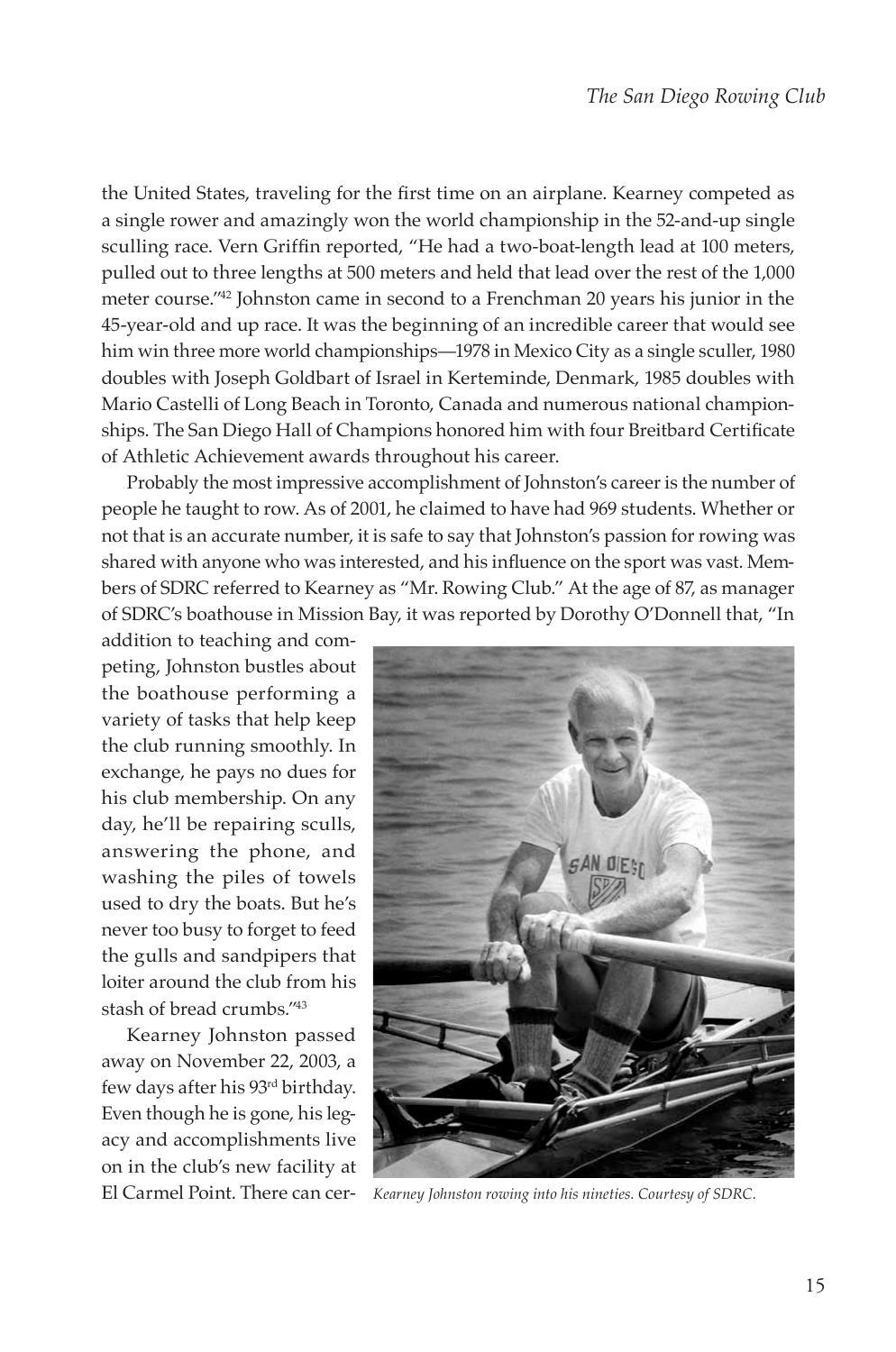

*Members lounging on the famous sun deck circa 1924. Courtesy of SDRC.* 

tainly be no accurate account of SDRC without detailing the importance of Kearney Johnston. He may no longer be sweeping sand off the patio or taking his shell, the "Hilda J," out for a row, but his presence remains.

#### **A Club in Crisis**

With the onset of World War II, the San Diego harbor became increasingly busy with naval traffic. The members of the San Diego Rowing Club began to dwindle due to water conditions as well as a migration to the suburbs. In the 1950s and 1960s, many members requested a move to Mission Bay—a project proposed and developed by many of the influential members of the club. There were those few, however, who were stubborn and wanted to stay in their long-time location at the foot of Fifth Street, despite a building in desperate need of repair and resting in polluted waters. In the post war years, the club that once boasted 1,200 members dwindled down to 20, and a clubhouse admired for its unique architecture literally began to sink into the bay. Battles with the San Diego Port Authority and a chain restaurant nearly killed the club's identity, but SDRC would have a happy ending thanks to a few supporters who refused to give up.

In April 1971 the winds of change began to swirl around the eighty-three year old San Diego Rowing Club. Membership had been reduced to fewer than 200, with the majority of members remaining solely for the social aspect. The facility was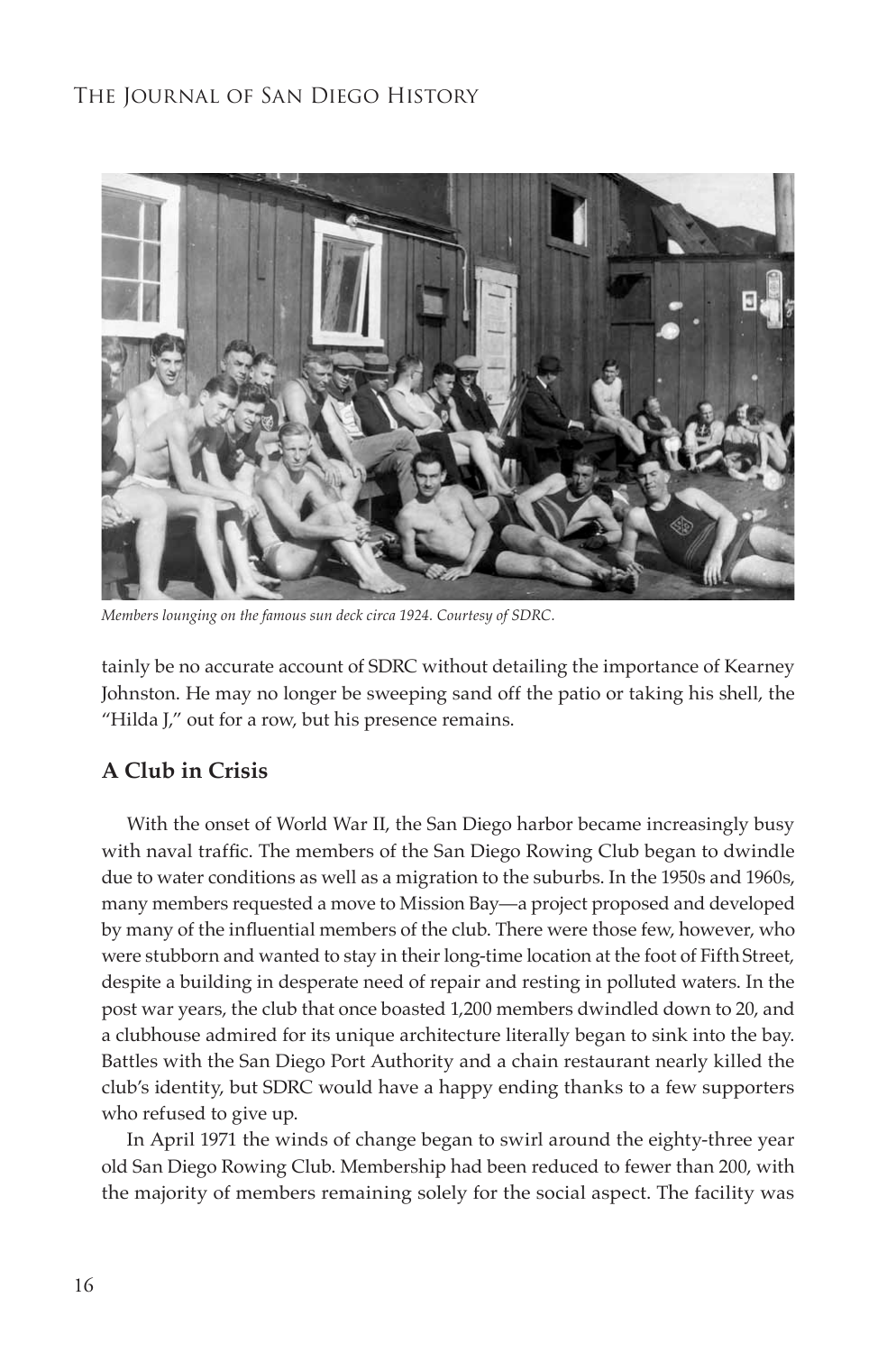showing signs of age, especially when the boardwalk causeway that led to Brennan Island, home of the club's handball courts and other amenities, was closed by the Port Authority due to missing pilings and overall safety issues. Port Director Don L. Nay quipped, "Maybe they can row out there."44 This initial confrontation with the Port Authority turned into a decade-long battle, specifically when Nay and the Port Authority commissioners refused to renew the club's lease after it expired in 1972. The club paid rent on a month to month basis, with the Port Authority having the ability to evict them at a moment's notice as well as raise their rent which they did several times. Between 1971 and 1978, the rent was raised from \$186 per month to \$473, an amount the club could not handle.

With only 25 of their 200 members actually rowing on a consistent basis, the club decided to lift the ban on women. In 1974, Karen Proskauer became the first female member of the San Diego Rowing Club. The inclusion of women did not bother Kearney Johnston one bit, as he would say on numerous occasions, "It's easier to teach women than men to row…men won't listen. Women learn to feather more readily. They are also faster to learn the technique for getting into a shell without upsetting it or punching a hole in its delicate bottom."45 In fact, many of the female members spearheaded the effort to save the clubhouse.

Ken Hudson wrote in 1975, "The venerable San Diego Rowing Club—perched precariously on aging wooden pilings and a few steel rails is getting close to the point of going under."46 The building was beginning to sink into the bay. Yet, the members believed they could raise enough money to renovate the clubhouse, if only the San Diego Port Authority would give them a long term lease. A catch-22 dilemma was created for club president, Jerry Navarra, who joined the club in 1971 as a third genera tion member. The Port Authority would not extend a long term lease until sufficient plans were produced to repair the building, yet neither investors nor members would

donate enough funds for repair of the building until they were assured of a long term lease. Members did get together in May 1975 for "Survival Day." The day was utilized to paint and clean up the old building as well as renovate a few features, but the efforts were not enough. The club was the only remaining facility



on the bay that was leak- *Plaque on original clubhouse on San Diego Bay. Photo by Iris Engstrand.*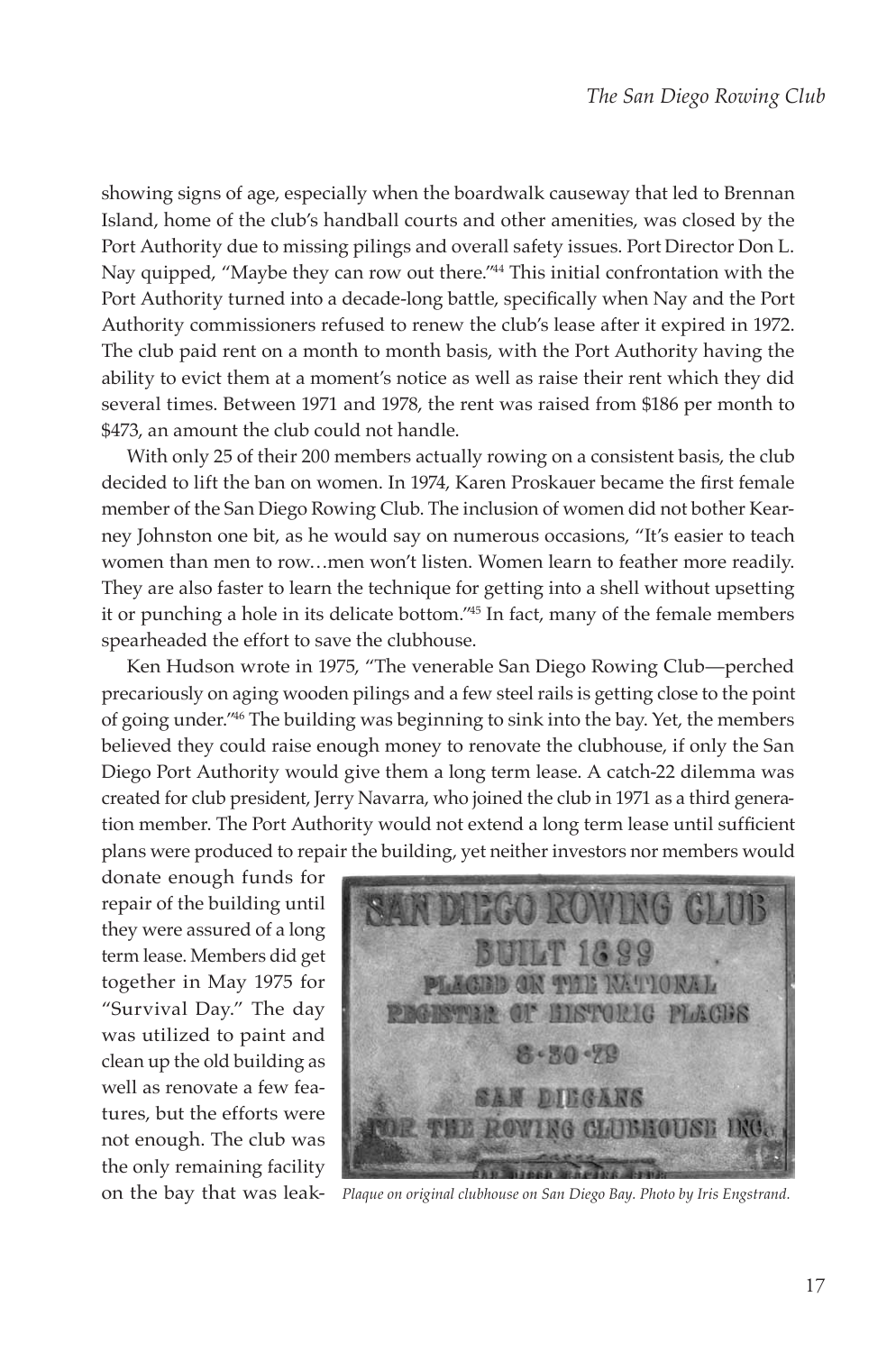ing raw sewage and in March 1978, the Port Authority sent the rowing club's insurance agent an engineering report noting the build ing as a "hazard to all who enter it."<sup>47</sup> Thus the club's insurance was revoked, making it a liability.

*The San Diego Union* in March 1978 noted another issue for SDRC, "Part of the demise of the rowing club has come from the demise of the influence of its members."<sup>48</sup> Many of those members joined the Cuyamaca Club or the University Club or just became too aged to row. Yet, a small group of determined members and preservationists banded together to at least save the clubhouse, if not the club, for history. The group was led by Patricia A. Schaelchlin, author and president of San Diegans for the Rowing Clubhouse, Inc., and Carol Lindemulder, president of SOHO (Save Our Heritage Organization). In July 1975 San



*Jerry Navarra in 1975. Photo private collection.* 

Diego's Historic Site Board listed the clubhouse as a historic site. Then in September 1978, the building was placed on the National Register of Historic Places. "When we received the historical designation, I almost had a heart attack,<sup>149</sup> noted Jerry Navarra. Despite these victories, in December 1978, fire inspectors deemed the building to be an "immediate hazard" and the San Diego Rowing Club was evicted.

Looking back on the club's crusade to stay in the harbor, Navarra passionately stated, "Although there is probably disagreement, Mission Bay is a better location for the club. It is much safer. The typical route was to cross the bay to Glorietta Bay in Coronado. You had to deal with tugboats and boat wakes. I don't recall anyone getting swamped, but there were times when you had to row like hell to get out of the way. On the other hand, the club was a historical landmark with a rich tradition, and it is a shame that it is not in operation today. It could have remained as a downtown club for cards, handball, socializing, exercise, all the things you could do there, and less serious rowing."50

#### **A New Beginning for the San Diego Rowing Club**

As they fought to save their clubhouse, members of SDRC knew in September 1979 that they would have to relocate. A temporary facility in Mission Bay at Santa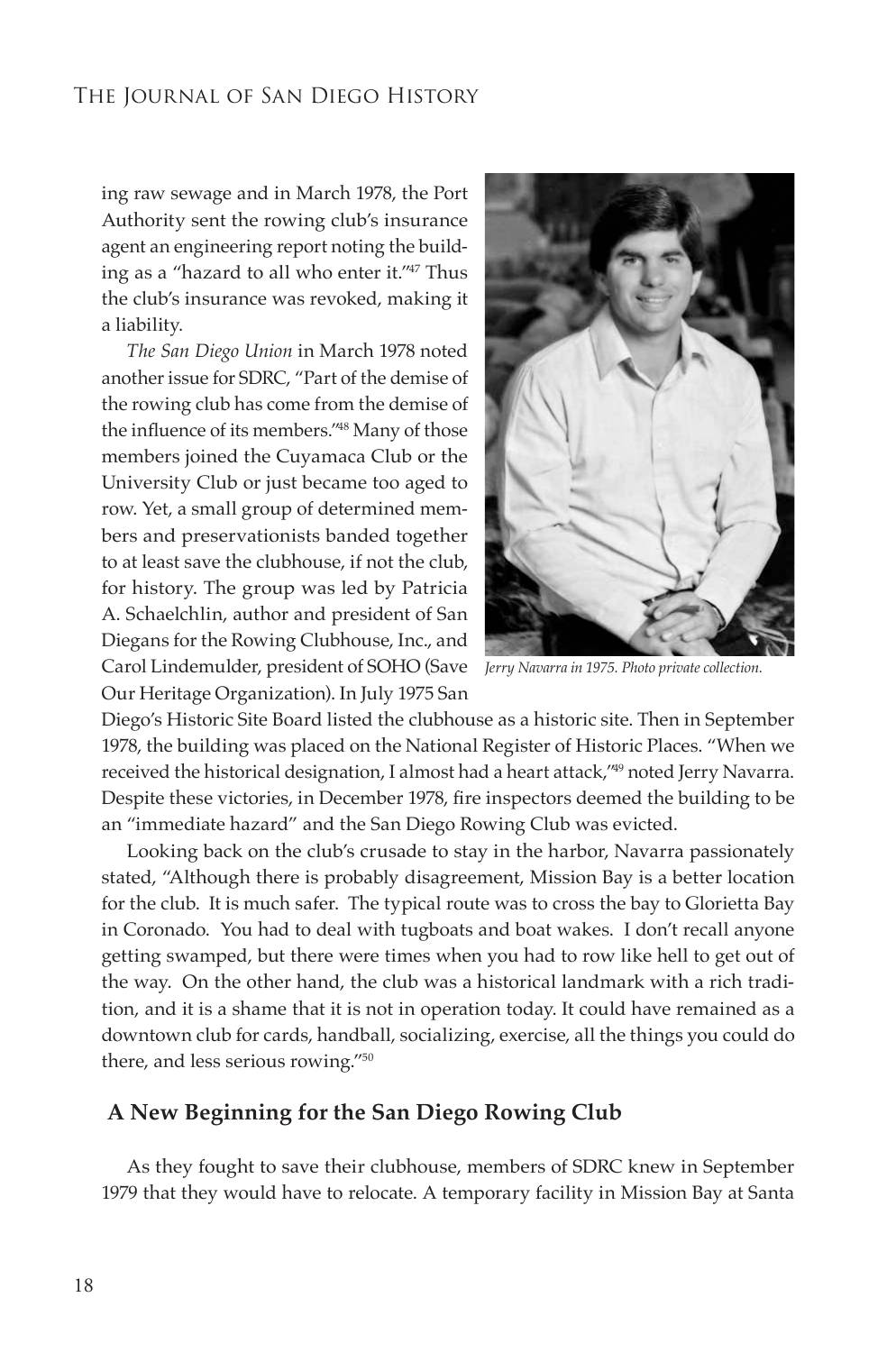Clara Point became their new home after occupying the clubhouse at the foot of Fifth Street for nearly eight decades. A core group of 25 members vowed to keep the club alive. While they worked on finding new recruits and a permanent location for the club, the efforts to save the clubhouse for historic purposes took a positive turn. Patrick Goddard, vice president of Chart House restaurants, visited the location and developed a plan to save it. In 1968, Chart House renovated the Coronado Boathouse and turned it into one of its fine dining destinations. It was the first time the chain had taken on the daunting task of renovating a historic site. In turn, the restaurant generated the company \$1.5 million per year.

A surprising 5-1 vote by the port commissioners on June 2, 1981, approved plans for the Chart House to move in and renovate SDRC's clubhouse. *The Evening Tribune* reported on July 3, 1981, "Chart House says it will save as much of the old building as possible. It wants the real thing, not a replica. It says it will get to work as soon as a lease is signed and permits granted."51 Goddard dedicated \$1.5 million to the project and, in June 1983, the clubhouse of the San Diego Rowing Club was reopened as the Chart House restaurant. A dedication ceremony, much like the one held in 1900, took place on January 1, 1984. Members of SDRC gathered at the restaurant for their annual dip into San Diego Bay.

On March 15, 1978, SDRC unceremoniously moved out of its old clubhouse and while they would continue to house some of their items including shells there for another few months, they were to begin anew in a small, temporary location on Santa Clara Point, which some members referred to as "the garage." The club strained to remain relevant until the death of one of its long time members, A.W. Coggeshall, in 1987, gave it new life. The club found itself with an inheritance of \$850,000 to be utilized in the construction of a new and permanent home on El Carmel Point. Carol Olten wrote, "Before his death, Coggeshall was known as an eccentric with large holdings in downtown real estate, including the Carnation Building, where he ran a business in plumbing fixtures. But early in his life, Coggeshall was a champion oarsman for the club. He was part of the 1928 San Diego team that lost to Harvard by two seconds in the U.S. Olympics trials. An automobile accident resulting in a smashed elbow cut short Coggeshall's rowing career. He remained close to the club however, furthering efforts to find a new location after the club's historic bay front boathouse was taken over by the Chart House restaurant in the early 1980s."52 In 1991, SDRC moved into its new state-of-the-art facility, thanks to Coggeshall's generous donation. Both the University of San Diego and University of California, San Diego men's and women's crew teams currently row out of the Coggeshall Rowing Center.

SDRC enjoyed a resurrection after moving into their new location at Santa Clara Point. Memberships increased from 25 in 1978 to 257 as of December 2010. Efforts to bring back the social aspect to the club became a priority in 2006 when the Garty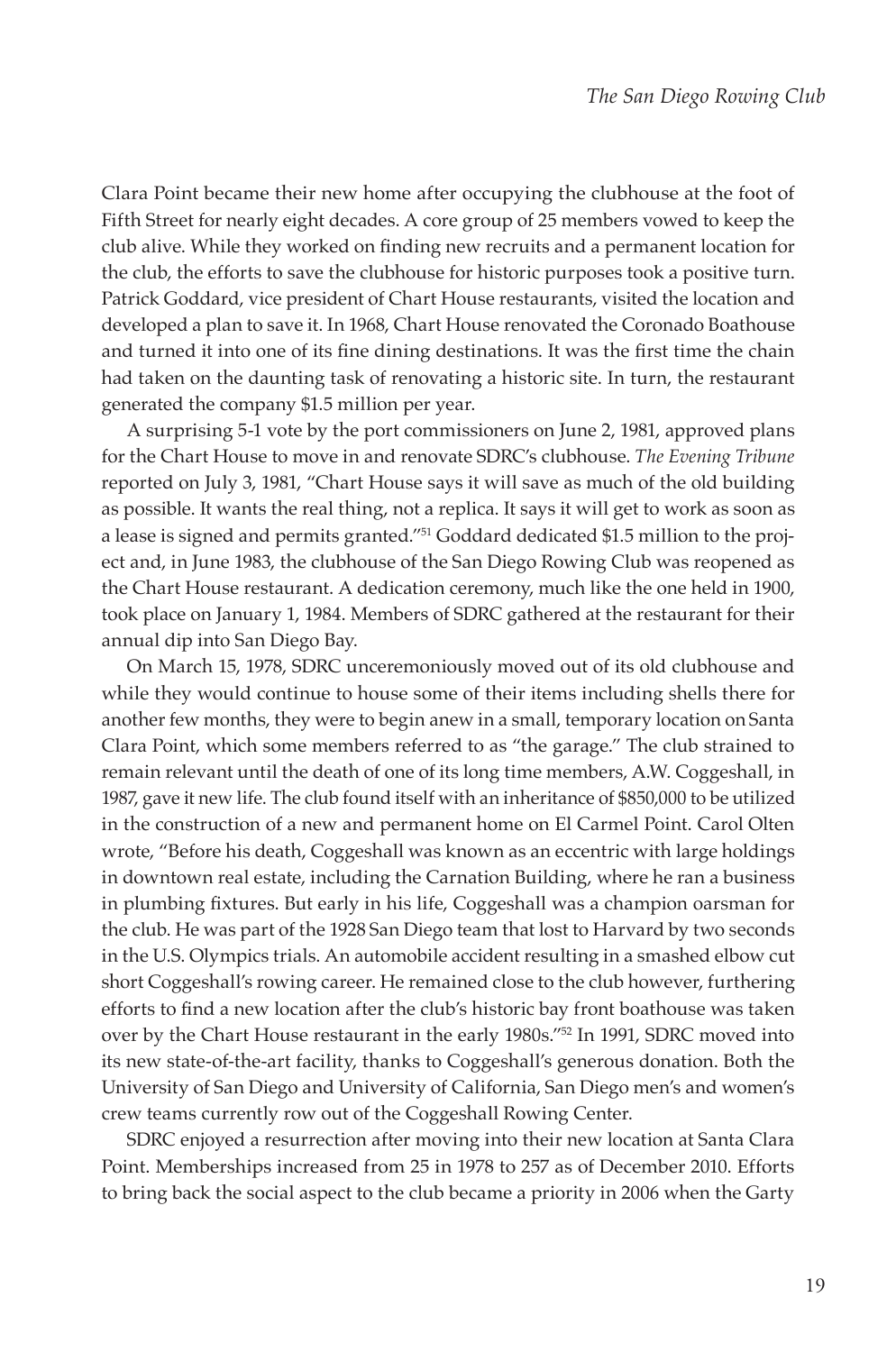

*New SDRC clubhouse on Mission Bay. Photo by Iris Engstrand.* 

Family Rowing Pavilion was constructed next to the boathouses. It is a 2,000 square foot facility that houses all of the club's memorabilia as well as social gatherings. The facility won a 2006 San Diego Orchid award for its modern design. Architect Randy Hanna, former president of SDRC, when talking about the club recalled his inspiration for the pavilion. Hanna said that

The narrow site area necessitated a very linear solution, so we used the analogy of rowing shells in our design. This is expressed through a dramatic curved ceiling flanked by skylights, resembling the bottom of a boat that promotes light to stream into the space in striking patterns, reminiscent of the light on water in the early morning hours. The space is purposefully tall in effort to be both inspirational and to maximize wall space for the memorabilia of over 100 years. Oversize, pocketing glass doors open to create a seamless, symbiotic connection of the pavilion to the bay.53

The retrieval of the memorabilia to be housed in the Garty Family Rowing Pavilion was yet another battle the club had to fight.

Patrick Goddard, in wanting the Chart House restaurant to be authentic and respectful to SDRC clubhouse, sought to get many items representing the club's rich history showcased in the restaurant. He noted that "Once everyone saw what we were doing, people started bringing in things from their attics—boats, trophies, photographs of relatives—because they wanted to fill the new[ly] restored structure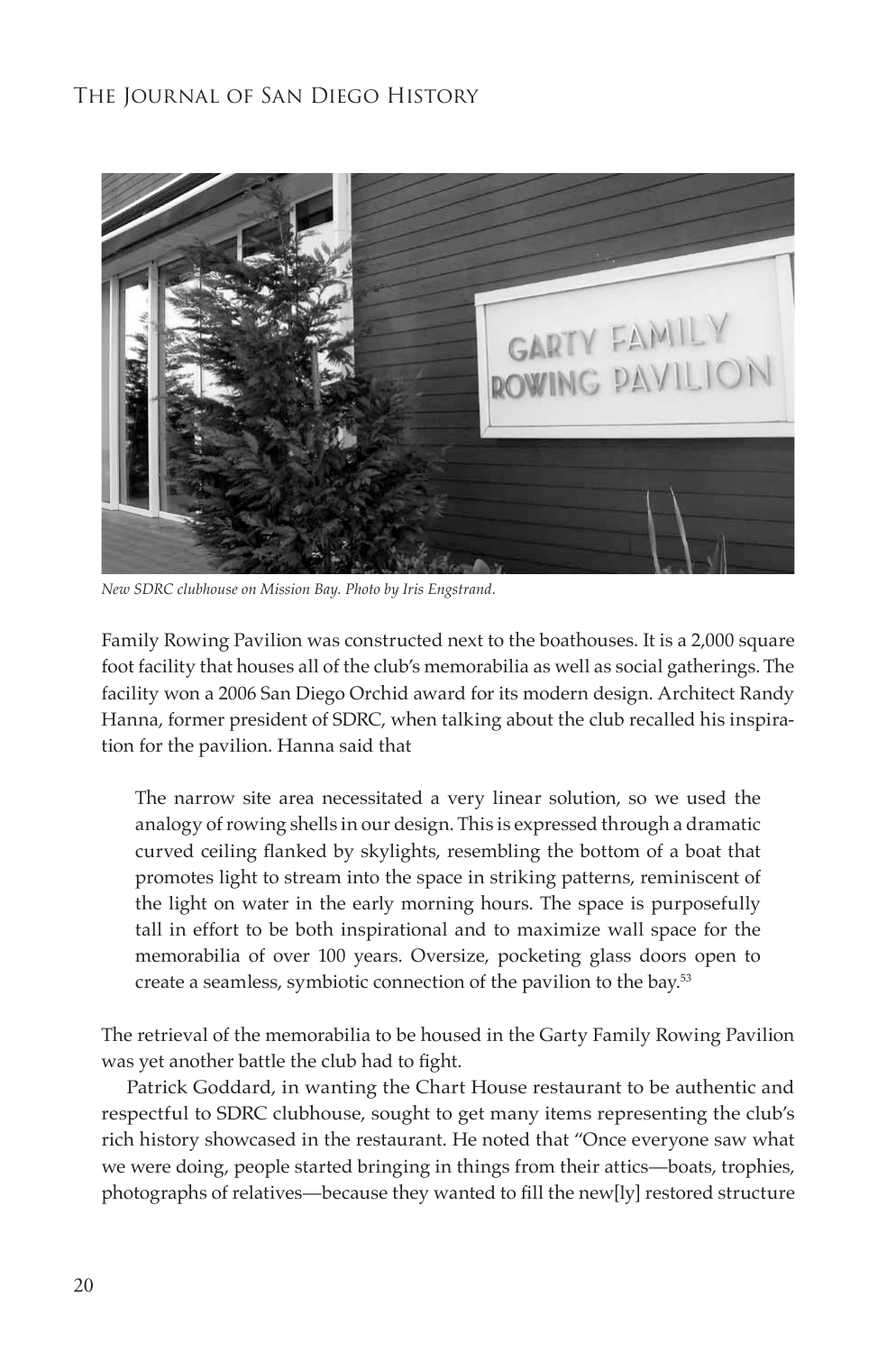with the life of the rowing club."<sup>54</sup> In 2003 however, another chain restaurant, Joe's Crab Shack, purchased the Chart House and began to erase the history of the location. *San Diego Union* columnist Maureen Magee wrote, "At Joe's Crab Shack on the San Diego waterfront, tarnished trophies, broken plaques and historic photos are on display alongside plastic lobsters and foam lifesavers as tourists toss back beers and fried fish."<sup>55</sup> Members of SDRC and president Randy Hanna made it a priority to have all the items returned to the club. Yet, Houston-based Landry's Restaurants, Inc., owners of Joe's Crab Shack, stated that they had sold all the items to J.H. Whitney and Company who would be taking over ownership of the restaurant, believing that the items became their property when they purchased the Chart House and not on loan, as Goddard noted they were.

After hundreds of letters and phone calls were made, along with the impact of Maureen Magee's original article, it only took a month for the J.H. Whitney and Company to return every item to the club. These are now on display in the Garty Pavilion. Randy Hanna said, "We couldn't be happier. We've been grinding away on this for a couple of years, thinking one day we might get the collection back. We are all surprised by the support we have been getting."56

The San Diego Rowing Club and its members have weathered many storms since they first took to their shells and began rowing as a club in 1888. Despite the ups and downs, the generosity of members and passion for the sport of rowing has kept them going. Generations of children have learned to row at SDRC and moving forward, that is the main goal of the club's current president, David Frost, who stated,

"Effectively carrying out our non-profit mission to provide water safety and rowing instruction for youths of all ages,"57 as his top priority. Stu Neffeler, a long time member of the club and a champion in his own right said, when asked what makes SDRC so special, "To me, it's nearly a century and a quarter of not only being still alive, but significant as well. For this to continue we need both a willingness to compete on the highest levels, and to cherish our heritage."58



As the club rang in 2011, the *The SDRC members ring in the New Year of 2011 at the site of the old*   $\emph{clubhouse. Photo by Iris Engstrand.}$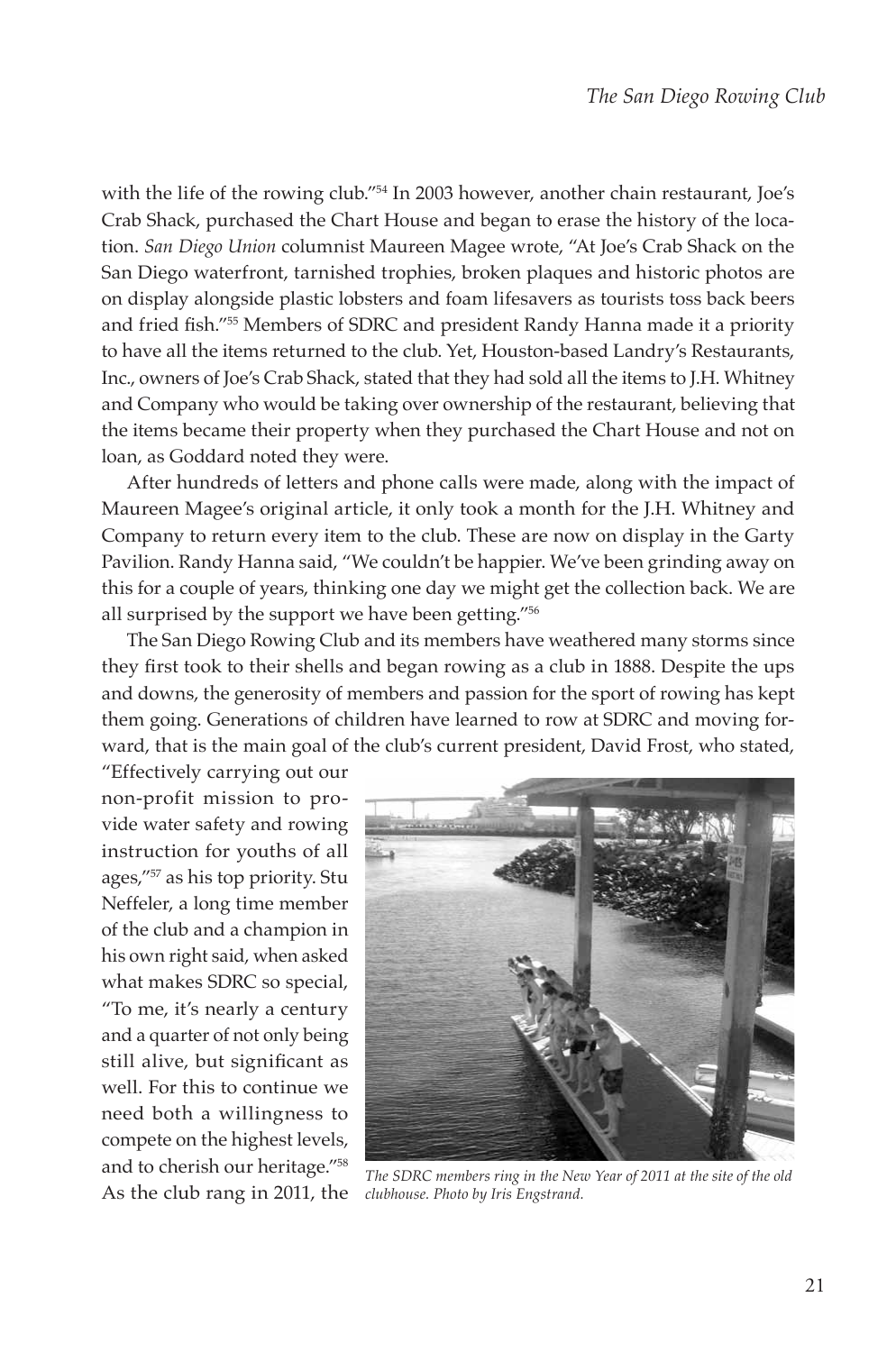

UCSD and USD facilities at new SDRC clubhouse on Mission Bay. Photo by Iris Engstrand.

members, as they always had, dove into San Diego Bay on January 1. The current membership roster includes representatives from ten foreign countries—Mexico, Argentina, Australia, Canada, Ireland, Scotland, Netherlands, Germany, New Zea land, and the Czech Republic.

It may no longer reside in a historic building, but SDRC's rich history and tradi tions are continuously honored and remembered for the significance that the club played in San Diego history. At the same time, club leaders and members look to the future and the advancement of the sport of rowing. "Rowing is an endurance sport, both mentally and physically; you get out of it only what you put in," commented *San Diego Union-Tribune* sportswriter Bill Center, and for 123 years the San Diego Rowing Club has endured.59



"The Mighty Mites" the team coached by Harley Knox (rear) that made it to the finals of the Olympic trials,  $\rho$ <sub>*phly to lose by mere seconds to the team from Harvard. Photo courtesy of Donna Knox Sefton.*</sub>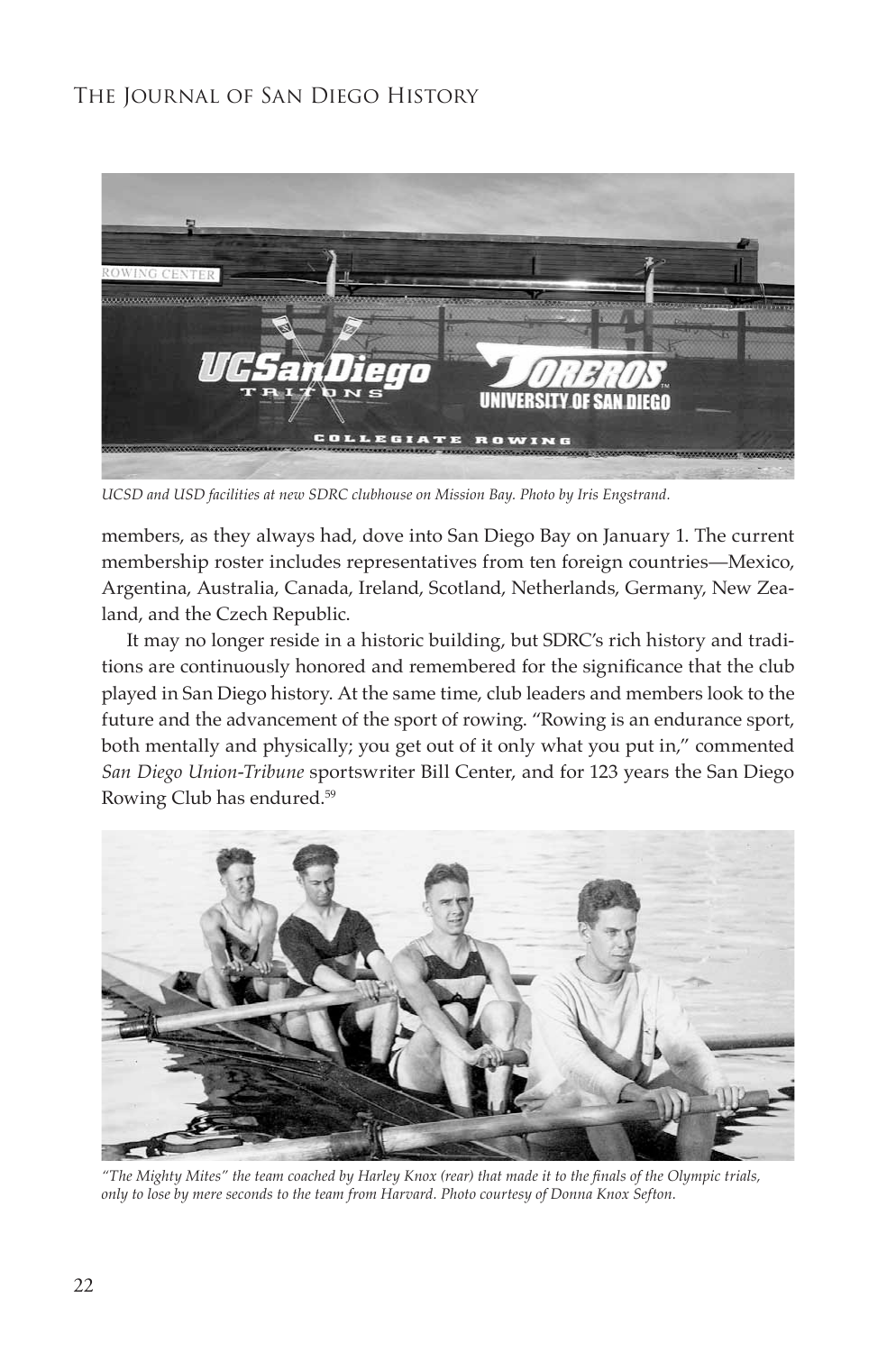#### **NOTES**

- 1. Rodney Brink, "Swimmers Plunge into Waters on New Year's Day," *San Diego Union*, January 1, 1917.
- 2. Ibid.
- 3. Jerome Navarra, interviewed by author, February 20, 2011, San Diego, CA.
- 4. Mark Sauer, "It Takes Teamwork and a Sleek Shell," *San Diego Union*, April 5, 1985.
- 5. Patricia A. Schaelchlin, *The Little Clubhouse on Steamship Wharf* (Leucadia, California: Rand Editions, 1984), 1.
- 6. Anthony Loftus, "Boating, Swimming and Bicycling: Health and Pleasure on the Bay Boating and Swimming Clubs – The San Diego Wheelmen," *San Diego Union*, January 1, 1900.
- 7. Vaughn later designed several WPA projects during the 1930s.
- 8. "50 Brave Cold Bay for Annual Plunge," *San Diego Tribune*, December 31, 1949.
- 9. "Rowing Club's Tradition Upheld," *San Diego Union*, January 2, 1971.
- 10. Lew Scarr, *San Diego Union*, March 26, 1966.
- 11. Ibid.
- 12. Schaelchlin, *The Little Clubhouse on Steamship Wharf*, 21.
- 13. John W. Swallow, "Championships on Water Held by Rowing Club," *Yachting on San Diego Bay*, January 1, 1920.
- 14. Jack Murphy, "Shades of Old San Diego as '73 Crew Classic Approaches," *San Diego Union*, March 13, 1973.
- 15. A photo of John Forward jumping from the sun deck into the bay was found, but it is undated and does not note whether it is John Forward Sr. or John Forward Jr. Both served as mayor of San Diego. The only father-son duo to have held the office. Forward Sr. served from 1907 to 1909 and Forward Jr. served for only one year, 1933-34. He resigned the position. The photo is most likely Forward Jr., as his father died in 1926 at the age of 75. The photo shows a young diver in good physical shape.
- 16. Dick Barthelmass, "The Clubhouse on Steamship Wharf," *The Journal of San Diego History*, 6, no. 4 (October 1960).
- 17. Ken Hudson, "Rowing Club Close to Sinking," *San Diego Union*, October 25, 1975.
- 18. This culminated in the stripping, torturing, branding, and tarring of anarchist Ben Reitman who came to San Diego to speak on behalf of the Wobblies. Wadham had warned Reitman, "you hear that mob, they mean business." Richard F. Pourade, *The History of San Diego: Gold in the Sun 1900-1919* (San Diego: Union-Tribune Publishing Company, 1966), Chapter 8.
- 19. John L. Bacon, http://en.wikipedia.org/wiki/John\_L.\_Bacon (accessed December 28, 2010).
- 20. "P.J. Benbough Succumbs to Lengthy Illness," *San Diego Union*, November 5, 1942.
- 21. Ibid.
- 22. Ibid.
- 23. Iris Engstrand and Paul Campuzano, Harley Eugene Knox: San Diego's Mayor for the People 1943-1951 (San Diego: San Diego Historical Society, 2002), 10-11.
- 24. Ibid.
- 25. Blanca Gonzalez, "Mayor a Gridiron Star, WWII Vet, Stanford Law Grad," San Diego Union-Tribune, February 13, 2010.
- 26. Dail convinced Jonas Salk to come to San Diego and promoted the building of the community concourse, which is named for him. "Ex-Mayor Set Good Example," *San Diego Tribune*, July 18, 1968.